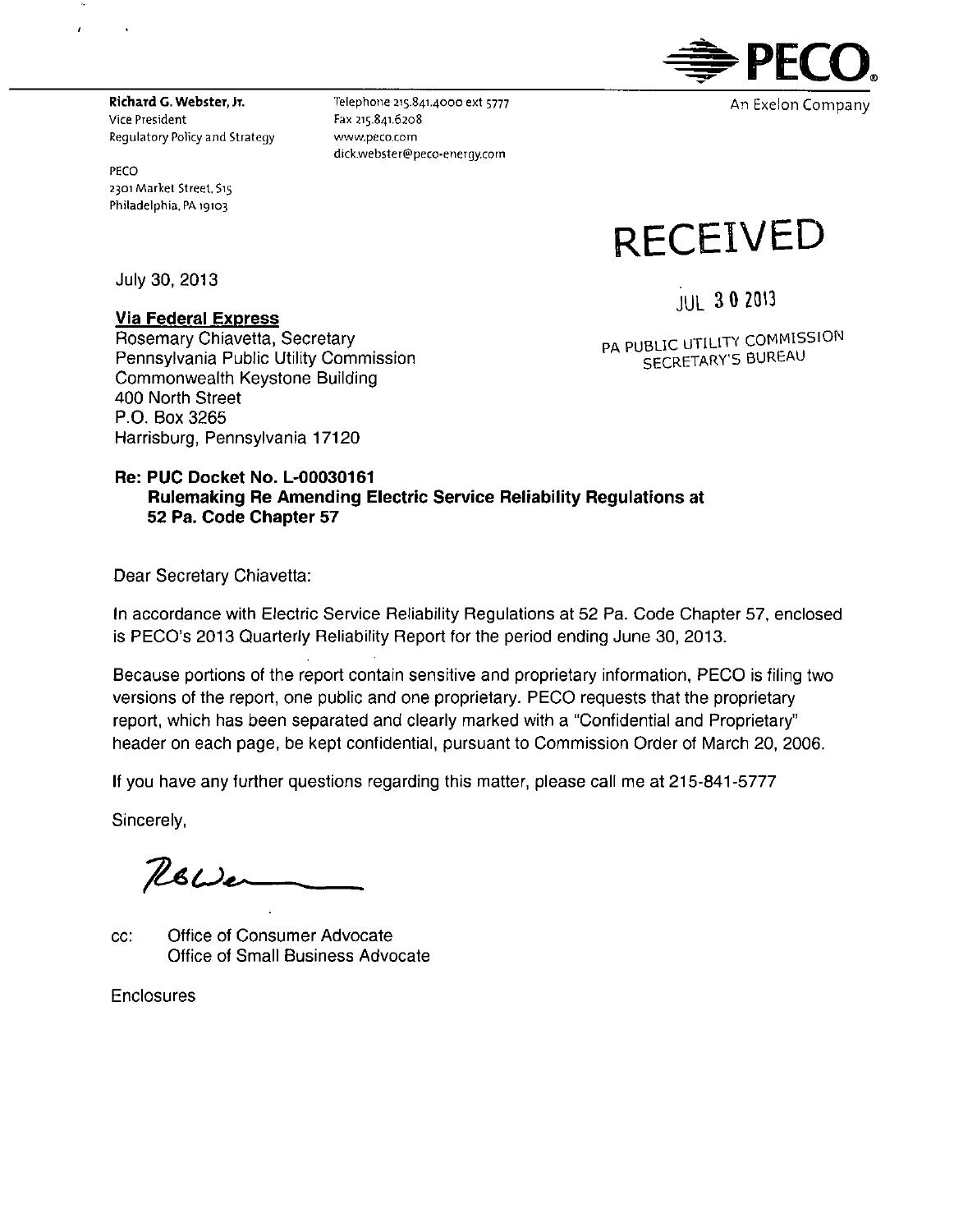**PECO Energy Company Quarterly Reliability Report For Period Ending June 30, 2013** 



**August 1, 2013** RECEIVED

JUL 3 0 2013

PA PUBLIC UTILITY COMMISSION SECRETARY'S BUREAU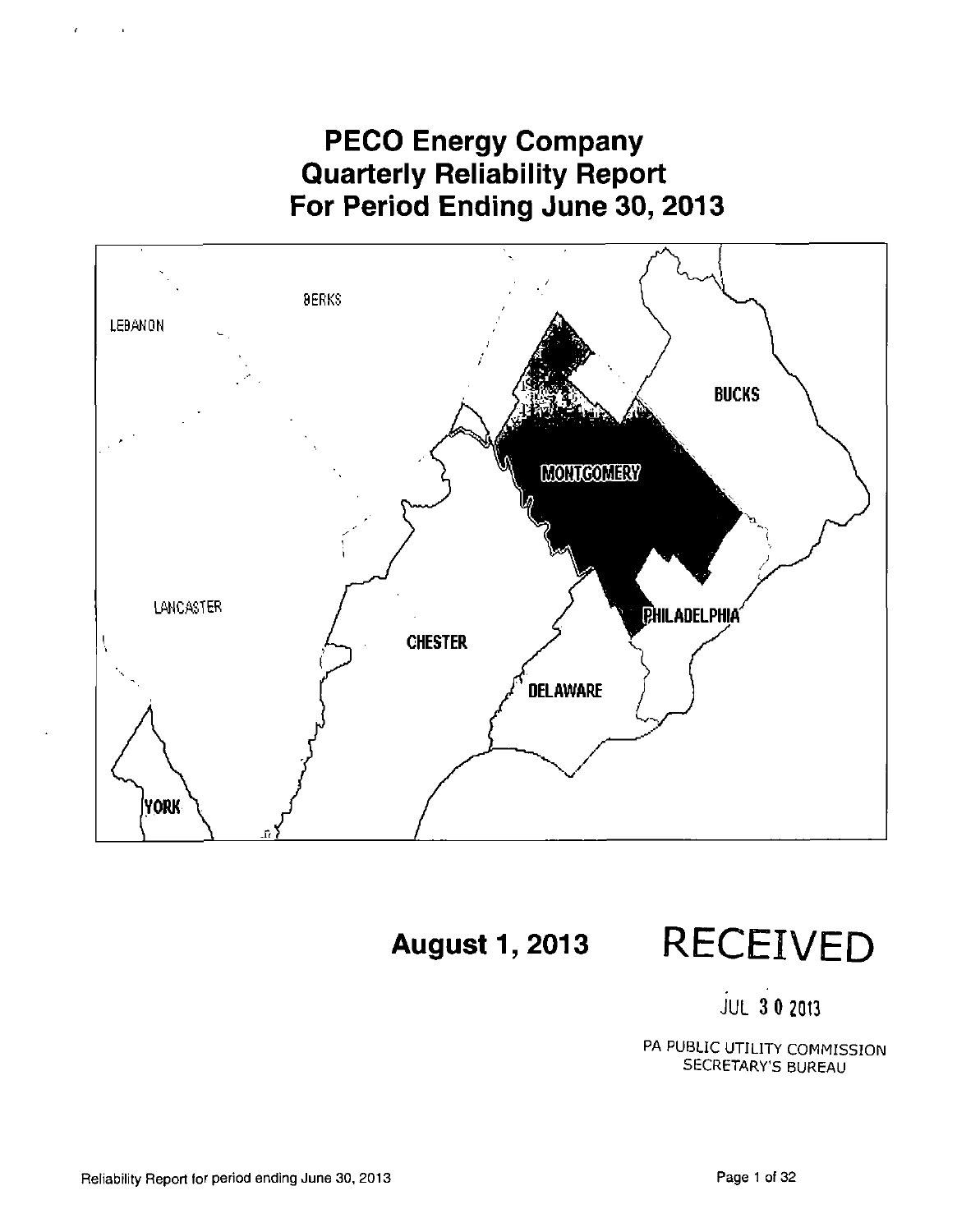## **PECO Energy ("PECO")**

Quarterly Reliability Report for the Period Ending June 30,2013 filed with the Pennsylvania Public Utility Commission.

Submitted per Rulemaking Re: Amending Electric Service, Docket No. L-00030161 Reliability Regulations at 52 Pa.Code Chapter 57

Section 57.195(e)(1) "A description of each major event that occurred during the preceding quarter, including the time and duration of the event, the number of customers affected, the cause of the event and any modified procedures adopted in order to avoid or minimize the impact of similar events in the future."

No Major events occurred during the  $2<sup>nd</sup>$  quarter.

 $\mathbf{r}$  .

 $\sim 10^{-1}$ 

Section 57.195(e)(2) "Rolling 12-month reliability index values (SAIFI, CAIDI, SAIDI, and if available, MAIFI) for the EDO's service territory for the preceding guarter. The report shall include the data used in calculating the indices, namely the average number of customers served, the number of sustained customer interruptions, the number of customers affected, and the customer minutes of interruption. If MAIFI values are provided, the report shall also include the number of customer momentary interruptions."

| <b>PECO</b> | Sustained<br>Customer<br><b>Customers</b> Interruptions | Sustained<br>Customer<br><b>Hours</b> | Momentary<br>Customer<br>Interruptions | Sustained<br>Customer<br><b>Minutes</b> | SAIFI   CAIDI |    | <b>SAIDI</b> | <b>MAIFI</b> |
|-------------|---------------------------------------------------------|---------------------------------------|----------------------------------------|-----------------------------------------|---------------|----|--------------|--------------|
| 1,699,193   | 1,337,374                                               | 2,141,965                             | 811,046                                | 128,517,896                             | 0.79          | 96 | 76           | 0.48         |

\*Data reflects 12 months ending 06/30/2013.

| PECO Benchmarks and Rolling 12-Month Standards               |      |    |     |     |  |  |  |  |  |  |
|--------------------------------------------------------------|------|----|-----|-----|--|--|--|--|--|--|
| <b>MAIFI</b><br><b>SAIFI</b><br><b>CAIDI</b><br><b>SAIDI</b> |      |    |     |     |  |  |  |  |  |  |
| Benchmark                                                    | 1.23 | 12 | 138 | N/A |  |  |  |  |  |  |
| Rolling 12-Month Standard                                    | .48  | 34 | 198 | N/A |  |  |  |  |  |  |

SAIFI, CAIDI and SAIDI are below their respective benchmarks and standards established on May 7, 2004. No benchmark or standard was established for MAIFI.

Section 57.195(e)(3) "Rolling 12-month reliability index values (SAIFI, CAIDI, SAIDI, and if available, MAIFI) and other pertinent information such as customers served, number of interruptions, customer minutes interrupted, number of lockouts, and so forth, for the worst performing 5% of the circuits in the system. An explanation of how the EDC defines its worst performing circuits shall be included."

PECO's worst performing 5% circuits for 2013 were selected based on a weighted score combining customer interruptions, cuslomer hours, SAIFI and SAIDI, due to outages on each circuit in a 12 month period. This measure is oriented toward contributions to system SAIFI, SAIDI and CAIDI, and local areas with high outage frequency or duration. In addition, circuits with a history of repeat appearance on worst performing lists were selectively included in the 5% list.

Worst circuits and the rolling 12-month reliability index values requested are shown in Appendix A.

### Section 57.195(e)(4) "Specific remedial efforts taken and planned for the worst performing 5% of the circuits as identified in paragraph (3)."

Remedial efforts taken or planned to date for PECO's worst performing 5% of circuits arc shown in Appendix B.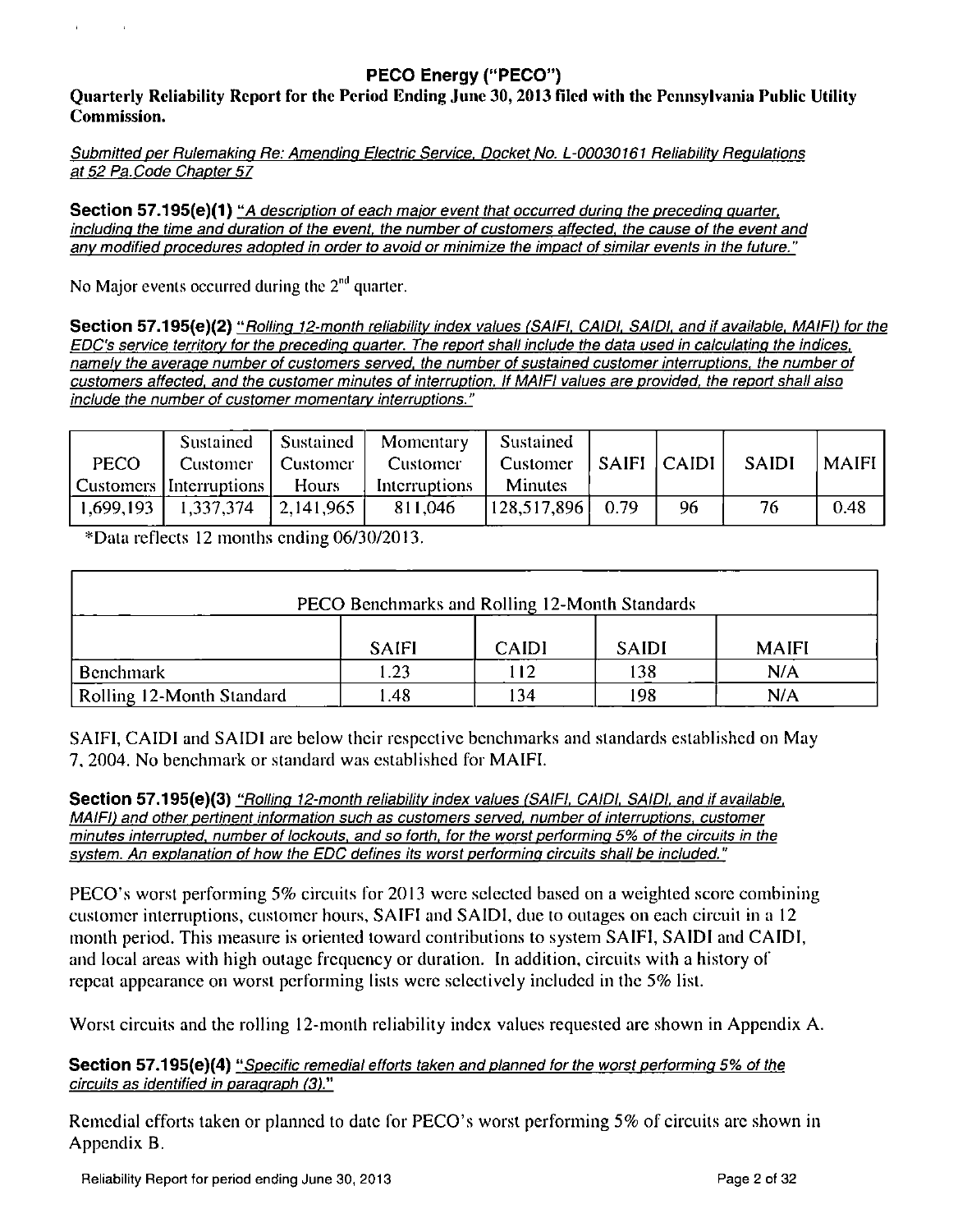Section 57.195(e)(5) "A Rolling 12-month breakdown and analysis of outage causes during the preceding Quarter, including the number and percentage of service outages, the number of customers interrupted, and customer interruption minutes categorized by outage cause such as equipment failure, animal contact, tree related, and so forth. Proposed solutions to identified service problems shall be included."

| 12 Months Ending June 30, 2013 |                    |                              |                           |                                     |                            |  |  |  |  |  |
|--------------------------------|--------------------|------------------------------|---------------------------|-------------------------------------|----------------------------|--|--|--|--|--|
| Cause                          | Service<br>Outages | $%$ of<br>Service<br>Outages | Customer<br>Interruptions | $%$ of<br>Customer<br>Interruptions | Customer<br><b>Minutes</b> |  |  |  |  |  |
| Animal                         | 832                | 7.7%                         | 33,438                    | 2.5%                                | 2,152,706                  |  |  |  |  |  |
| Contact/Dig-In                 | 131                | 1.2%                         | 14,996                    | 1.1%                                | 1,164,334                  |  |  |  |  |  |
| Equipment Failure              | 4,102              | 37.7%                        | 511,881                   | 38.3%                               | 47,865,716                 |  |  |  |  |  |
| Lightning                      | 706                | 6.5%                         | 100,626                   | 7.5%                                | 13,102,867                 |  |  |  |  |  |
| Other                          | 1,125              | 10.3%                        | 110,582                   | 8.3%                                | 6,858,389                  |  |  |  |  |  |
| T&S                            | 19                 | 0.2%                         | 59,772                    | 4.5%                                | 2,077,565                  |  |  |  |  |  |
| Unknown                        | 445                | 4.1%                         | 52,991                    | 4.0%                                | 3,730,600                  |  |  |  |  |  |
| Vegetation-Broken/Uprooted     | 2,319              | 21.3%                        | 344,772                   | 25.8%                               | 39,382,531                 |  |  |  |  |  |
| Vegetation-Ingrowth            | 813                | 7.5%                         | 47,735                    | 3.6%                                | 6,603,232                  |  |  |  |  |  |
| <b>Vehicles</b>                | 378                | 3.5%                         | 61.156                    | 4.6%                                | 5,626,217                  |  |  |  |  |  |

\*Thc data supplied is the number of interrupted customers for each interruption event summed for all events, also known as customer interruptions. A customer interrupled by three separate trouble cases represents three customer interruptions, but only one customer interrupted.

The largest contributors to customer interruptions were equipment failure and tree-related interruptions. The leading groups within the equipment failure category were aerial equipmenl and underground equipment. Most customer interruptions caused by trees came from broken branches and tree trunks or uprooted trees (25.8% of all outages), as opposed to ingrowth (3.6%) of all outages). PECO has continued to supplement its regularly seheduled vegetation management cycle with mid-cycle and 34 kV pruning programs and a hazard tree removal program.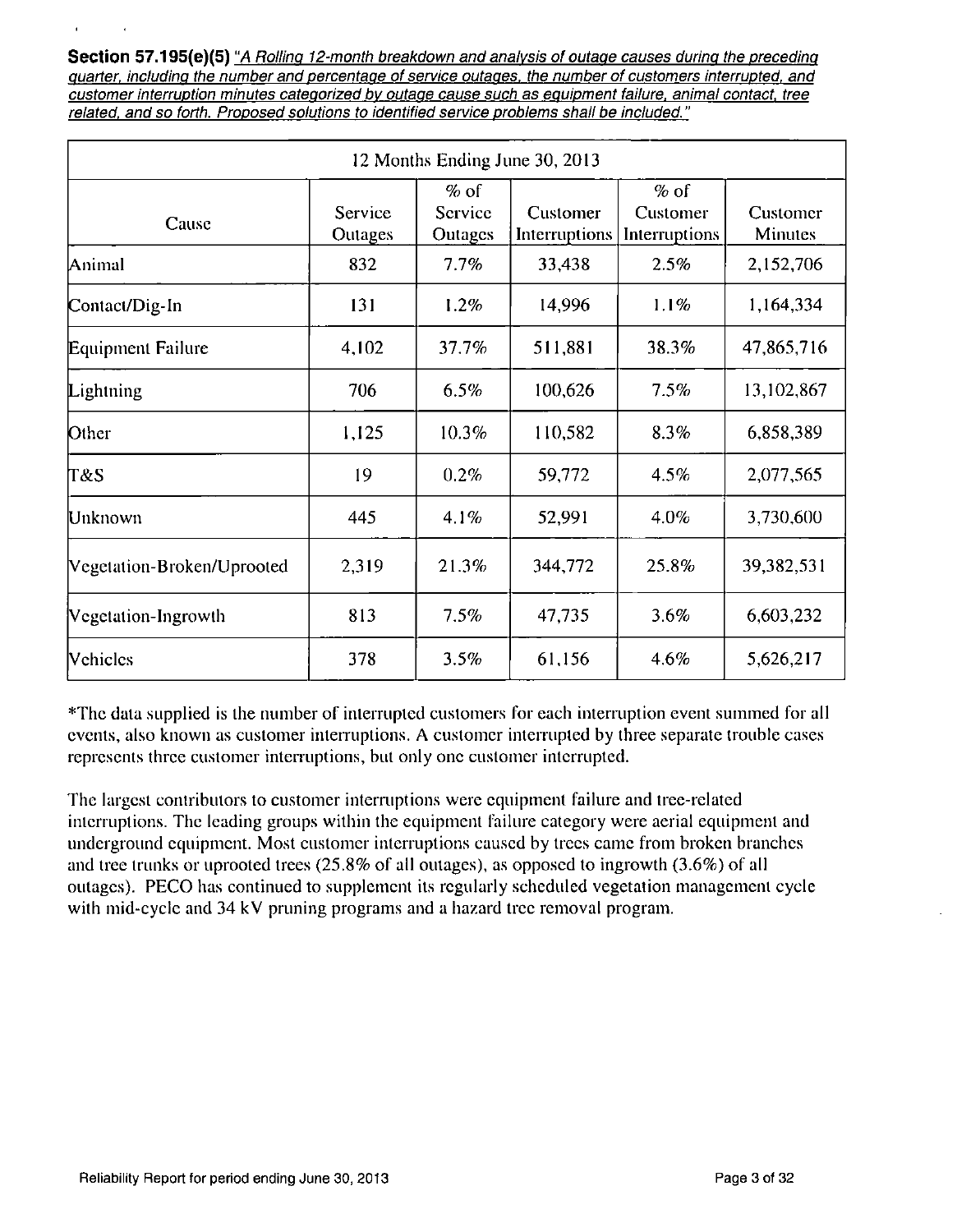Section 57.195(e)(6). "Quarterly and year to date information on progress toward meeting transmission and distribution inspection and maintenance goals /objectives" (For First. Second and Third Quarter reports only)."

| Predictive and Preventive Maintenance Program - status as of 6/30/2013                                                                                                                              |                               |          |         |                  |                       |  |  |  |  |
|-----------------------------------------------------------------------------------------------------------------------------------------------------------------------------------------------------|-------------------------------|----------|---------|------------------|-----------------------|--|--|--|--|
|                                                                                                                                                                                                     | 2 <sup>nd</sup> Quarter Tasks |          |         | <b>YTD Tasks</b> | 2013 Total<br>Planned |  |  |  |  |
|                                                                                                                                                                                                     | Planned                       | Complete | Planned | Complete         |                       |  |  |  |  |
| <b>Recloser Inspections</b><br>(Number of reclosers inspected)                                                                                                                                      | 42                            | 159      | 84      | 270              | 168                   |  |  |  |  |
| Circuit Patrol & Thermography<br>(Number of circuits patrolled)                                                                                                                                     | 341                           | 1,090    | 941     | 1,851            | 941                   |  |  |  |  |
| Pole Inspections<br>(Number of poles visually<br>inspected)                                                                                                                                         | 12,936                        | 19,691   | 32,340  | 40,854           | 32,340                |  |  |  |  |
| Padmount Transformers<br>(Number of transformers visually<br>inspected)                                                                                                                             | 2,250                         | 1,392    | 3,750   | 4,083            | 8,264                 |  |  |  |  |
| <b>Below Ground Transformers</b><br>(Number of transformers visually<br>inspected)                                                                                                                  | 495                           | 718      | 825     | 2,433            | 1,807                 |  |  |  |  |
| Substations<br>(Number of substations<br>inspections performed.(e.g. visual<br>inspection, reading of currents,<br>voltages, temperature etc) for a<br>variety of substation components)            | 333                           | 348      | 665     | 687              | 1,330                 |  |  |  |  |
| Unit Substations<br>(Number of unit substations<br>inspections performed .(e.g. visual<br>inspection, reading of currents,<br>voltages, temperature etc) for a<br>variety of substation components) | 772                           | 801      | 1545    | 1,586            | 3,080                 |  |  |  |  |

| Vegetation Management Preventive Maintenance Program $-$ status as of 6/30/13 |                     |          |       |                  |                              |  |  |  |  |  |  |
|-------------------------------------------------------------------------------|---------------------|----------|-------|------------------|------------------------------|--|--|--|--|--|--|
|                                                                               | $2nd$ Quarter Miles |          |       | <b>YTD Miles</b> | 2013<br><b>Total Planned</b> |  |  |  |  |  |  |
|                                                                               | Planned             | Complete |       | Planned Complete |                              |  |  |  |  |  |  |
| Distribution Lift and Manual<br><b>Trimming</b>                               | 717                 | 732      | 1.373 | 1,389            | 2,521                        |  |  |  |  |  |  |
| Transmission Trimming and<br><b>Removals</b>                                  | 48                  | 50       | 99    | 99               | 197                          |  |  |  |  |  |  |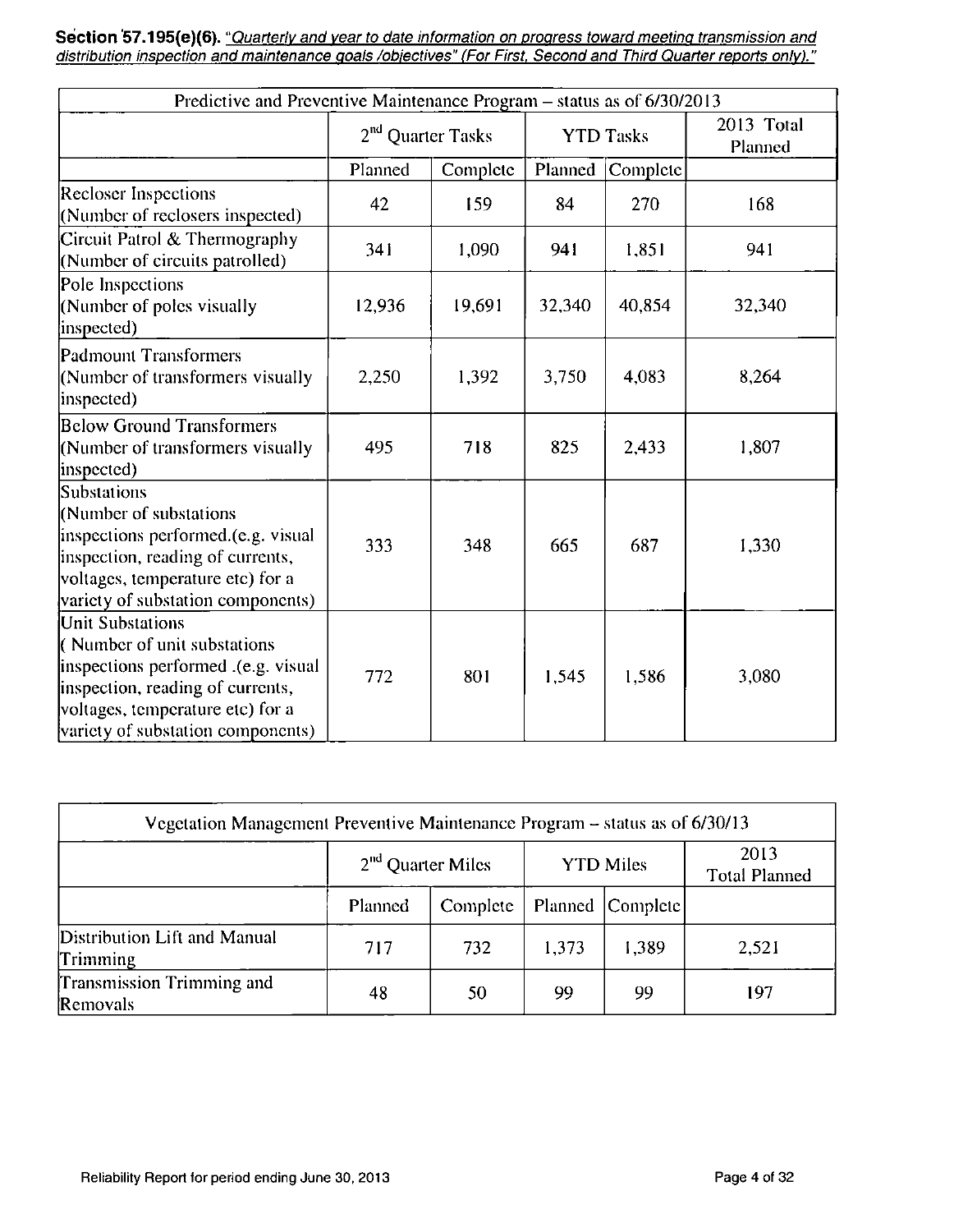Section 57.195(e)(7). "Quarterly and year-to-date information on budgeted versus actual transmission and distribution operation and maintenance expenditures in total and detailed by the EDC'S own functional account code or FERC account code as available. " (For first, second and third quarter reports only.)

| <b>SMillions</b>           | Budgeted<br>2 <sup>nd</sup><br>Quarter | Actual<br>2 <sup>nd</sup><br><b>Quarter</b> | <b>Budgeted</b><br>Year-to-Date | Actual<br>Year-to-Date |
|----------------------------|----------------------------------------|---------------------------------------------|---------------------------------|------------------------|
| New Business Connections   | \$0.7                                  | \$0.5                                       | \$1.2                           | \$0.8                  |
| Capacity Expansion         | \$0.1                                  | \$0.1                                       | \$0.4                           | \$0.4                  |
| <b>System Performance</b>  | \$10.9                                 | \$10.8                                      | \$21.5                          | \$19.0                 |
| <b>Facility Relocation</b> | \$0.3\$                                | \$0.0                                       | \$0.5                           | \$0.0                  |
| Maintenance                | \$41.5                                 | \$41.4                                      | \$84.2                          | \$84.7                 |
| Total                      | \$53.5                                 | \$52.8                                      | \$107.8                         | \$104.9                |

Section 57.195(e)(8). "Quarterly and year-to-date information on budgeted versus actual transmission and distribution capital expenditures in total and detailed by the EDC'S own functional account code or FERC account code as available. " (For first, second and third quarter reports only.)

| <b>SMillions</b>                | <b>Budgeted</b><br>$2nd$ Quarter | Actual<br>$2nd$ Quarter | <b>Budgeted</b><br>Year-to-Date | Actual<br>Year-to-Date |
|---------------------------------|----------------------------------|-------------------------|---------------------------------|------------------------|
| <b>New Business Connections</b> | \$10.9                           | \$10.6                  | \$20.4                          | \$18.8                 |
| <b>Capacity Expansion</b>       | \$21.2                           | \$16.1                  | \$34.4                          | \$27.5                 |
| <b>System Performance</b>       | \$14.1                           | \$13.5                  | \$28.8                          | \$26.9                 |
| <b>Facility Relocation</b>      | \$3.6                            | \$2.0                   | \$4.6                           | \$3.8                  |
| Maintenance                     | \$17.0                           | \$24.8                  | \$34.8                          | \$45.6                 |
| Total                           | \$66.8                           | \$67.0                  | \$123.0                         | \$122.6                |

Section 57.195(e)(9). " *Dedicated staffing levels for transmission and distribution operation and maintenance* at the end of the quarter, in total and by specific category (e.g., lineman, technician and electrician)."

PECO's full-time trade staff as of June  $30<sup>th</sup>$  2013 was as follows:

| Aerial Lineman                                 | 373 |
|------------------------------------------------|-----|
| Underground Lineman (Include UTS)              | 52  |
| Transmission / Substation Mechanics, Operators | 104 |
| <b>Energy Technicians</b>                      | 103 |
| <b>Aerial Foreman</b>                          | 60  |
| Underground Foreman                            | 18  |
| Transmission / Substation Foreman              | 28  |
| ET Foreman                                     |     |
| Total                                          | 743 |

**Contact Persons:** 

J. Coffman Director, Engineering (215) 841-4201 iearl.coffman@peco-enerqv.com Dick Webster Vice President Regulatory Policy & Strategy (215) 841-5777 dick.webster@peco-enerqv.com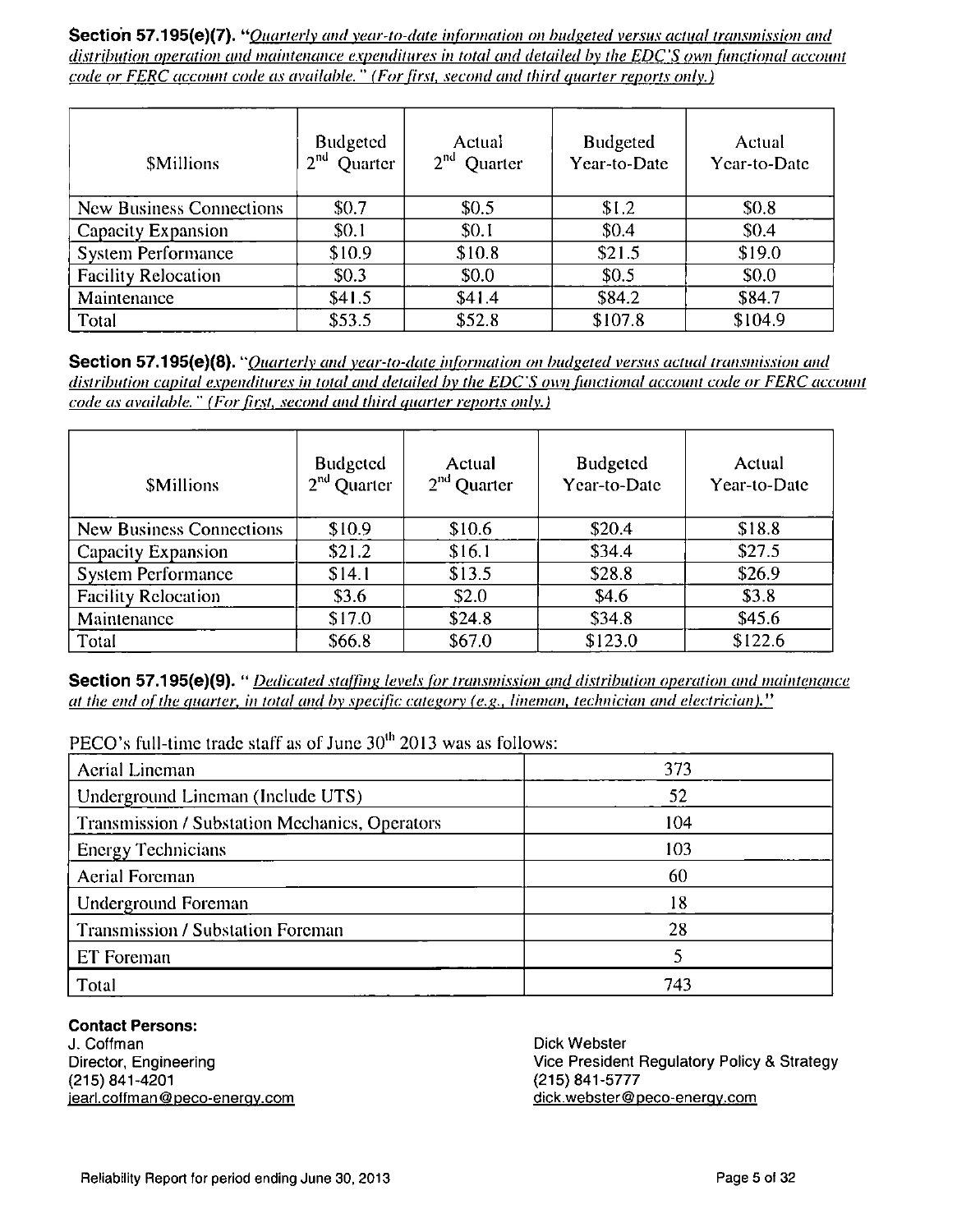|  | <b>Appendix A</b>                                                           |
|--|-----------------------------------------------------------------------------|
|  | Rolling 12- month reliability index values for 5% worst performing circuits |

| <b>CIRCUIT</b>    | <b>CUSTOMERS ON</b><br><b>CIRCUIT</b> | 12 Month<br>Rolling<br>Circuit<br><b>SAIFI</b> | 12 Month<br>Rolling<br>Circuit<br><b>CAIDI</b> | 12 Month<br>Rolling<br>Circuit<br><b>SAIDI</b> | 12 Month<br>Rolling<br>Circuit<br><b>MAIFI</b> | 12 Month<br><b>Rolling</b><br>Customers<br>Interrupted | 12 Month<br>Rolling<br>Customer<br>Hours | 12 Month Rolling<br>Momentary<br>Customers |
|-------------------|---------------------------------------|------------------------------------------------|------------------------------------------------|------------------------------------------------|------------------------------------------------|--------------------------------------------------------|------------------------------------------|--------------------------------------------|
| ABINGTON 006      | 242                                   | 0.47                                           | 108                                            | 50                                             | 2.00                                           | 113                                                    | 203                                      | Interrupted<br>484                         |
| AUDUBON 006       | 148                                   | 5.07                                           | 81                                             | 411                                            | 2.08                                           | 750                                                    | 1,015                                    | 308                                        |
| BELLEVUE_133      | 1410                                  | 2.31                                           | 83                                             | 191                                            | 1.39                                           | 3,253                                                  | 4,490                                    | 1954                                       |
| BETHAYRES_002     | 501                                   | 2.45                                           | 33                                             | 82                                             | 0.00                                           | 1,228                                                  | 681                                      | $\mathbf 0$                                |
| BOOTH_003         | 1.214                                 | 3.89                                           | 73                                             | 285                                            | 0.00                                           | 4,721                                                  | 5,768                                    | $\mathbf 0$                                |
| BRADFORD_343      | 546                                   | 3.25                                           | $\overline{57}$                                | 185                                            | 0.18                                           | 1,772                                                  | 1,683                                    | 98                                         |
| BRYN_MAWR_132     | 1.115                                 | 0.28                                           | 283                                            | 79                                             | 0.00                                           | 311                                                    | 1,466                                    | $\mathbf 0$                                |
| BRYN MAWR 134     | 449                                   | 3.59                                           | 67                                             | 240                                            | 0.94                                           | 1,614                                                  | 1,797                                    | 422                                        |
| BRYN_MAWR_143     | 224                                   | 3.09                                           | 93                                             | 287                                            | 0.00                                           | 692                                                    | 1,072                                    | 0                                          |
| BUCKINGHAM_343    | 1.920                                 | 2.06                                           | $\overline{38}$                                | $\overline{77}$                                | 1.80                                           | 3,950                                                  | 2,474                                    | 3454                                       |
| BUCKINGHAM_346    | 2,587                                 | 2.16                                           | 68                                             | 148                                            | 2.67                                           | 5,581                                                  | 6,363                                    | 6910                                       |
| BUCKINGHAM_371    | 1,929                                 | 0.30                                           | 104                                            | 31                                             | 0.86                                           | 571                                                    | 990                                      | 1658                                       |
| BYBERRY 133       | 1.626                                 | 0.30                                           | 210                                            | 62                                             | 0.00                                           | 483                                                    | 1,690                                    | $\mathbf 0$                                |
| BYBERRY_162       | 1,564                                 | 3.03                                           | 49                                             | 147                                            | 1.87                                           | 4,734                                                  | 3,842                                    | 2920                                       |
| CALN_000          | 538                                   | 1.20                                           | 60                                             | 72                                             | 0.00                                           | 643                                                    | 647                                      | 0                                          |
| CASTLE 000        | 507                                   | 3.96                                           | 63                                             | 251                                            | 3.01                                           | 2,008                                                  | 2,121                                    | 1526                                       |
| CHARLTON_000      | 421                                   | 0.16                                           | 129                                            | 21                                             | 2.00                                           | 68                                                     | 146                                      | 840                                        |
| COCHRANVILLE_341  | 1,507                                 | 2.06                                           | 136                                            | 279                                            | 1.72                                           | 3,098                                                  | 7,018                                    | 2592                                       |
| CONCORD_351       | 1,977                                 | 3.26                                           | 63                                             | 206                                            | 6.01                                           | 6,450                                                  | 6,772                                    | 11876                                      |
| CORNOG_001        | 480                                   | 1.69                                           | 62                                             | 104                                            | 2.09                                           | 813                                                    | 835                                      | 1001                                       |
| CREAMERY_000      | 617                                   | 2.08                                           | 77                                             | 161                                            | 1.00                                           | 1,286                                                  | 1,660                                    | 614                                        |
| CRESCENTVILLE_135 | 1.989                                 | 3.03                                           | 44                                             | 133                                            | 0.00                                           | 6,031                                                  | 4,419                                    | $\mathbf 0$                                |
| DAVISVILLE_007    | 666                                   | 3.16                                           | 166                                            | 524                                            | 1.99                                           | 2,106                                                  | 5,820                                    | 1326                                       |
| DURHAM_002        | 594                                   | 2.14                                           | 89                                             | 190                                            | 1.00                                           | 1,269                                                  | 1,877                                    | 594                                        |
| DUTTON_002        | 324                                   | 2.32                                           | 60                                             | 140                                            | 0.00                                           | 751                                                    | 757                                      | $\pmb{0}$                                  |
| EDDINGTON_138     | 779                                   | 4.13                                           | 83                                             | 342                                            | 0.00                                           | 3,218                                                  | 4,435                                    | 0                                          |
| EDDYSTONE_131     | 388                                   | 2.20                                           | 49                                             | 108                                            | 0.00                                           | 853                                                    | 698                                      | $\mathbf 0$                                |
| EDDYSTONE_132     | 1646                                  | 0.69                                           | 44                                             | 30                                             | 0.00                                           | 1,135                                                  | 831                                      | $\overline{0}$                             |
| ELKINS_PARK_004   | 534                                   | 3.44                                           | 190                                            | 653                                            | 0.36                                           | 1,838                                                  | 5,816                                    | 193                                        |
| FAIRLESS_006      | 493                                   | 4.73                                           | 63                                             | 299                                            | 0.00                                           | 2,334                                                  | 2,460                                    | $\mathbf 0$                                |
| <b>FIN_002</b>    | 456                                   | 3.43                                           | 244                                            | 838                                            | 0.00                                           | 1,565                                                  | 6,369                                    | $\mathbf 0$                                |
| FLINT_144         | 900                                   | 2.99                                           | 104                                            | 310                                            | 2.20                                           | 2,695                                                  | 4,655                                    | 1983                                       |
| FOULK_131         | 1.701                                 | 1.91                                           | $\overline{74}$                                | 142                                            | 1.69                                           | 3,244                                                  | 4,018                                    | 2874                                       |
| FOX_CHASE_133     | 844                                   | 3.84                                           | 46                                             | 176                                            | 0.00                                           | 3,240                                                  | 2,474                                    | 0                                          |
| FURNACE_000       | 576                                   | 4.84                                           | 224                                            | 1081                                           | 0.06                                           | 2,786                                                  | 10,378                                   | 34                                         |
| GARRETT_003       | 756                                   | 2.68                                           | 58                                             | 156                                            | 1.00                                           | 2,026                                                  | 1,969                                    | 755                                        |
| GLADWYNE_001      | 203                                   | 5.97                                           | 95                                             | 566                                            | 2.35                                           | 1,212                                                  | 1,916                                    | 477                                        |
| GLADWYNE_132      | 537                                   | 3.40                                           | 85                                             | 289                                            | 2.21                                           | 1,826                                                  | 2,582                                    | 1187                                       |
| GLADWYNE_133      | 638                                   | 3.58                                           | 109                                            | 391                                            | 4.01                                           | 2,287                                                  | 4,153                                    | 2558                                       |
| GLADWYNE_138      | 587                                   | 3.31                                           | 157                                            | 521                                            | 0.77                                           | 1,941                                                  | 5,093                                    | 453                                        |
| GOLF_002          | 537                                   | 5.30                                           | 106                                            | 562                                            | 1.42                                           | 2,844                                                  | 5,029                                    | 760                                        |
| GROVE_000         | 640                                   | 4.99                                           | 75                                             | 375                                            | 1.00                                           | 3,195                                                  | 4,005                                    | 640                                        |
| HAGYS_004         | 317                                   | 4.46                                           | 120                                            | 537                                            | 0.00                                           | 1,413                                                  | 2,835                                    | $\mathbf 0$                                |
| HARMONY_003       | 472                                   | 1.05                                           | 44                                             | 46                                             | 3.00                                           | 494                                                    | 365                                      | 1416                                       |
| HARMONY_007       | 1,285                                 | 2.54                                           | 47                                             | 119                                            | 2.00                                           | 3,263                                                  | 2,557                                    | 2570                                       |
| HARTMAN_351       | 3,508                                 | 0.58                                           | 182                                            | 105                                            | 0.77                                           | 2,028                                                  | 6,138                                    | 2700                                       |
| HEATON_133        | 1,878                                 | 1.37                                           | 72                                             | 98                                             | 0.33                                           | 2,569                                                  | 3,074                                    | 628                                        |
|                   |                                       |                                                |                                                |                                                |                                                |                                                        |                                          |                                            |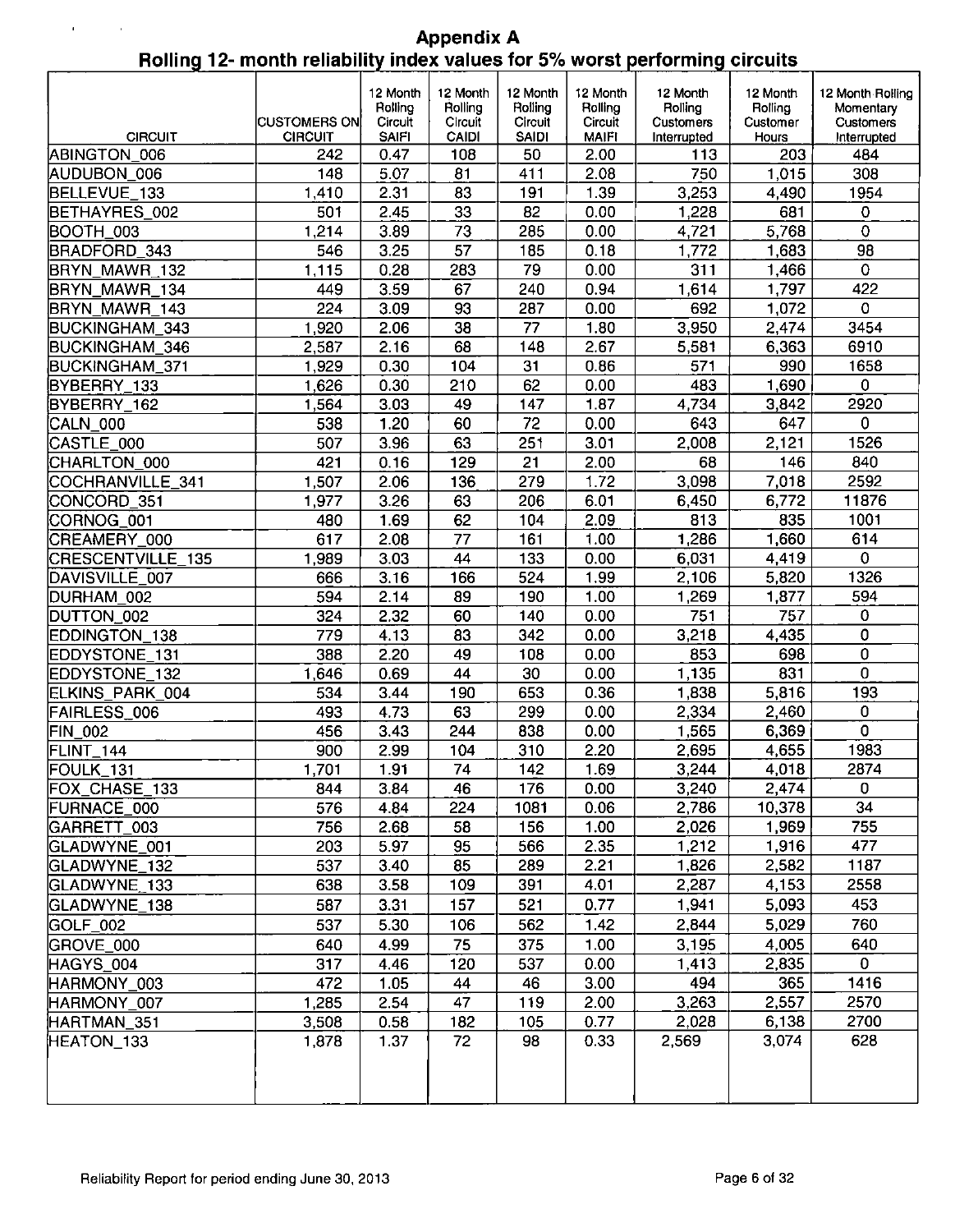|                         | <b>CUSTOMERS</b>  | 12 Month<br>Rolling<br>Circuit | Rolling<br>Circuit | Rolling<br>Circuit | 12 Month 12 Month 12 Month<br>Rolling<br>Circuit | 12 Month<br>Rolling<br><b>Customers</b> | 12 Month<br>Rolling<br>Customer | 12 Month<br><b>Rolling</b><br>Momentary<br>Customers |
|-------------------------|-------------------|--------------------------------|--------------------|--------------------|--------------------------------------------------|-----------------------------------------|---------------------------------|------------------------------------------------------|
| <b>CIRCUIT</b>          | <b>ON CIRCUIT</b> | <b>SAIFI</b>                   | <b>CAIDI</b>       | <b>SAIDI</b>       | <b>MAIFI</b>                                     | Interrupted                             | Hours                           | Interrupted                                          |
| HEATON_147              | 1,158             | 0.02                           | 192                | 3                  | 0.00                                             | 21                                      | 67                              | $\mathbf 0$                                          |
| HOLMESBURG_143          | 768               | 4.64                           | 63                 | 291                | 0.00                                             | 3,561                                   | 3,720                           | $\mathbf 0$                                          |
| HOWELL_002              | 393               | 1.11                           | 220                | 244                | 0.99                                             | 436                                     | 1,597                           | 390                                                  |
| JARRETT_144             | 1.157             | 1.20                           | 110                | 132                | 0.44                                             | 1,392                                   | 2,543                           | 509                                                  |
| JENKINTOWN_137          | 1,623             | 3.02                           | 75                 | 226                | 0.72                                             | 4,894                                   | 6,121                           | 1172                                                 |
| JENKINTOWN_141          | 726               | 3.22                           | 59                 | 191                | 0.93                                             | 2,337                                   | 2,308                           | 677                                                  |
| KEMBLE_002              | 402               | 6.18                           | 144                | 889                | 0.04                                             | 2,486                                   | 5,954                           | 17                                                   |
| KENNETT_SQUAR_005       | 325               | 2.10                           | 74                 | 156                | 0.27                                             | 684                                     | 848                             | $\overline{87}$                                      |
| LANDENBERG_000          | 554               | 5.55                           | 148                | 823                | 2.99                                             | 3,074                                   | 7,596                           | 1659                                                 |
| LANGHORNE_002           | 644               | 2.97                           | 74                 | 219                | 1.00                                             | 1,910                                   | 2,349                           | 642                                                  |
| LANTERN_000             | 573               | 2.31                           | 106                | 245                | 0.05                                             | 1,322                                   | 2,335                           | 30                                                   |
| LINE_104_00BY           | 6                 | 5.83                           | 240                | 1401               | 0.00                                             | 35                                      | 140                             | $\Omega$                                             |
| LINE_116_00BM           | 516               | 1.54                           | 77                 | 119                | 1.50                                             | 794                                     | 1,024                           | 773                                                  |
| LINE_119_00UP           | 43                | 2.14                           | 87                 | 186                | 0.00                                             | 92                                      | 134                             | 0                                                    |
| LINE_2394               | 1,818             | 1.09                           | 93                 | 101                | 0.00                                             | 1,987                                   | 3,069                           | 0                                                    |
| LINE_2630               | 5                 | 1.00                           | 96                 | 96                 | 0.00                                             | 5                                       | 8                               | 0                                                    |
| LINE_2753               | 78                | 3.01                           | 89                 | 268                | 0.00                                             | 235                                     | 349                             | $\mathbf 0$                                          |
| LINE_3344               | 622               | 4.53                           | 58                 | 262                | 1.00                                             | 2,820                                   | 2,713                           | 622                                                  |
| LINE_7200WH             | 218               | 3.77                           | 121                | 455                | 1.38                                             | 821                                     | 1,653                           | 301                                                  |
| LINTON_341              | 2,282             | 3.27                           | 141                | 460                | 0.67                                             | 7,465                                   | 17,487                          | 1540                                                 |
| LINTON_351              | 2,457             | 1.75                           | 163                | 286                | 2.89                                             | 4,312                                   | 11,723                          | 7105                                                 |
| LLANERCH_145            | 827               | 2.25                           | 75                 | 169                | 0.00                                             | 1,861                                   | 2,334                           | 0                                                    |
| LOMBARD_043             | 329               | 0                              | 0                  | $\mathbf 0$        | 0                                                | $\mathbf 0$                             | $\mathbf 0$                     | 0                                                    |
| MACDADE_132             | 1,632             | 1.45                           | 82                 | 120                | 0.00                                             | 2,369                                   | 3,254                           | 0                                                    |
| MACDADE_135             | 2,191             | 0.14<br>1.07                   | 257<br>67          | 35<br>72           | 0.00<br>0.00                                     | 296<br>1,692                            | 1,267                           | $\mathbf 0$<br>$\pmb{0}$                             |
| MACDADE_140<br>MALL_037 | 1,578<br>507      | 0.03                           | 817                | 24                 | 0.00                                             | 15                                      | 1,888<br>204                    | $\bf{0}$                                             |
| MODENA_000              | 217               | 2.94                           | 92                 | 270                | 1.00                                             | 638                                     | 976                             | 217                                                  |
| NESHAMINY_164           | 1.402             | 0.61                           | 115                | 70                 | 1.61                                             | 857                                     | 1,644                           | 2261                                                 |
| NEWLINVILLE_011         | 557               | 1.15                           | 73                 | 83                 | 1.96                                             | 638                                     | 773                             | 1091                                                 |
| NEWLINVILLE_343         | 2,724             | 0.65                           | 71                 | 46                 | 0.23                                             | 1,769                                   | 2,085                           | 631                                                  |
| NEWLINVILLE_362         | 2.487             | 0.53                           | 105                | 56                 | 0.08                                             | 1,321                                   | 2,321                           | 199                                                  |
| NEWTOWN_SQUAR_131       | 1.310             | 4.03                           | 107                | 430                | 2.22                                             | 5,281                                   | 9,379                           | 2912                                                 |
| NORCO_002               | 752               | 0.20                           | 82                 | 16                 | 0.00                                             | 147                                     | 200                             | 0                                                    |
| NORTH_PHILADE_132       | 2,780             | 2.42                           | 48                 | 116                | 2.57                                             | 6,740                                   | 5,375                           | 7158                                                 |
| NORTH_WALES_011         | 696               | 3.54                           | 98                 | 346                | 0.00                                             | 2,461                                   | 4,009                           | $\mathbf{0}$                                         |
| NORTH_WALES_344         | 1.002             | 1.10                           | 100                | 110                | 0.05                                             | 1,107                                   | 1,837                           | 55                                                   |
| OAKMONT_001             | 522               | 1.20                           | 272                | 326                | 0.00                                             | 626                                     | 2,840                           | $\mathbf 0$                                          |
| OAKMONT_004             | 670               | 3.83                           | 213                | 814                | 0.03                                             | 2,563                                   | 9,093                           | 21                                                   |
| PARRISH_138             | 1,843             | 0.77                           | 9                  | $\overline{7}$     | 0.00                                             | 1,424                                   | 204                             | $\mathbf 0$                                          |
| PARRISH_143             | 1.101             | 0.11                           | 186                | 20                 | 0.00                                             | 118                                     | 366                             | $\mathbf 0$                                          |
| PENCOYD_133             | 1,263             | 3.37                           | 60                 | 201                | 0.78                                             | 4,255                                   | 4,224                           | 982                                                  |
| PENROSE_162             | 538               | 6.74                           | 77                 | 517                | 1.00                                             | 3,627                                   | 4,636                           | 538                                                  |
| PENTRIDGE_013           | 1,396             | 2.51                           | 83                 | 208                | 0.00                                             | 3,504                                   | 4,835                           | $\mathbf 0$                                          |
| PERKIOMEN_362           | 1,543             | 1.04                           | 64                 | 67                 | 0.98                                             | 1,598                                   | 1,711                           | 1519                                                 |
| PHOENIXVILLE_008        | 952               | 1.03                           | 94                 | 96                 | 0.00                                             | 976                                     | 1,531                           | $\mathbf 0$                                          |
| PICKERING_001           | 400               | 1.03                           | 189                | 194                | 1.05                                             | 411                                     | 1,293                           | 420                                                  |
| PLYMOUTH_181            | 965               | 2.42                           | 77                 | 187                | 0.00                                             | 2,336                                   | 3,003                           | 0                                                    |
| PULASKI_014             | 1.001             | 2.73                           | 112                | 307                | 0.00                                             | 2,736                                   | 5,118                           | 0                                                    |
| RODGERS_132             |                   |                                |                    |                    |                                                  |                                         |                                 | $\Omega$                                             |
|                         | 147               | 1.52                           | 137                | 208                | 0.00                                             | 223                                     | 511                             |                                                      |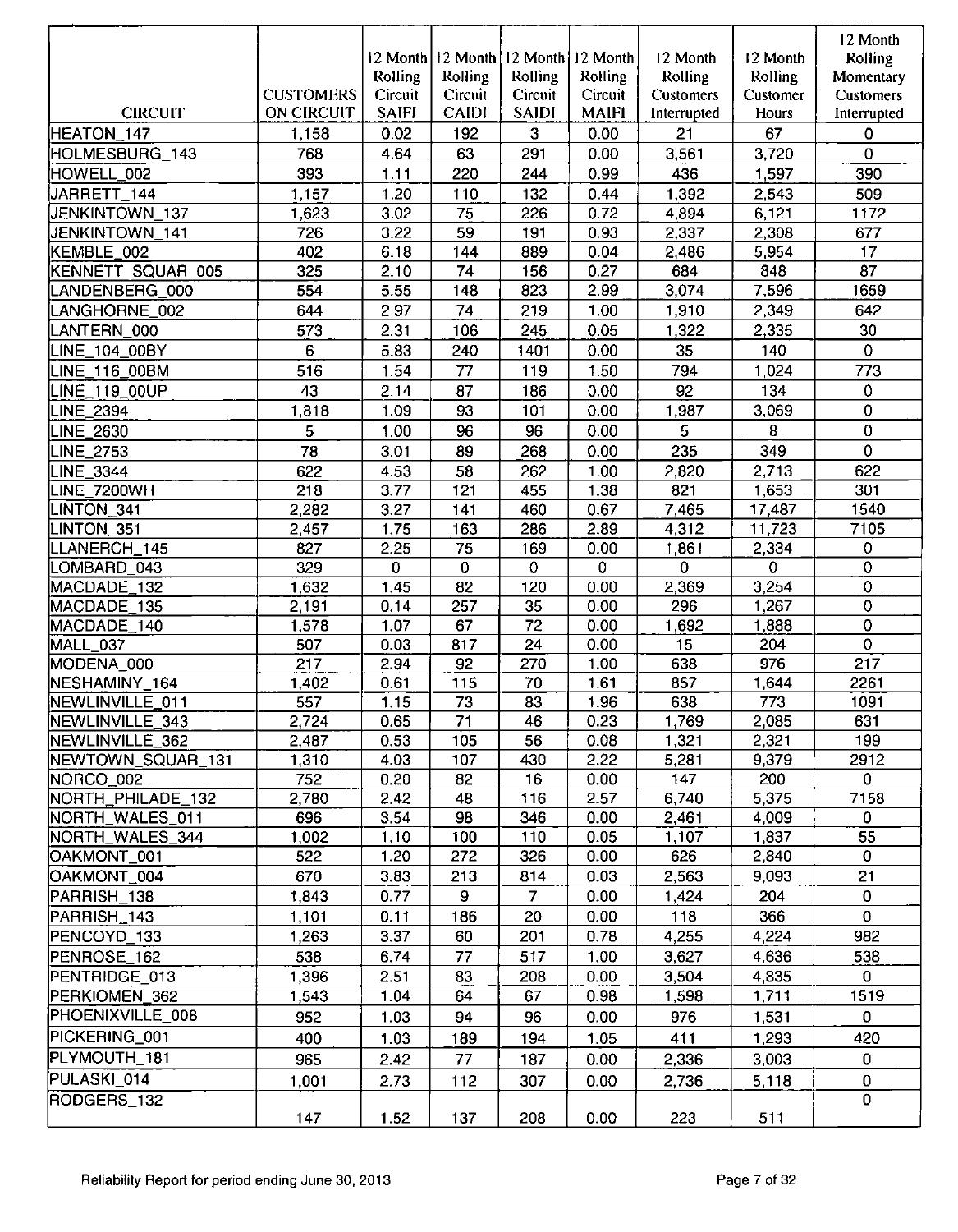|                   |                  |                   |              |                     |                |                  |          | 12 Month         |
|-------------------|------------------|-------------------|--------------|---------------------|----------------|------------------|----------|------------------|
|                   |                  | 12 Month          |              | 12 Month   12 Month | 12 Month       | 12 Month         | 12 Month | Rolling          |
|                   |                  | Rolling           | Rolling      | Rolling             | <b>Rolling</b> | Rolling          | Rolling  | Momentary        |
|                   | <b>CUSTOMERS</b> | Circuit           | Circuit      | Circuit             | Circuit        | <b>Customers</b> | Customer | <b>Customers</b> |
| <b>CIRCUIT</b>    | ON CIRCUIT       | <b>SAIFI</b>      | <b>CAIDI</b> | <b>SAIDI</b>        | <b>MAIFI</b>   | Interrupted      | Hours    | Interrupted      |
| SADSBURY_000      | 627              | 1.61              | 74           | 119                 | 0.00           | 1,008            | 1,239    | 0                |
| SCHWENKSVILLE_001 | 492              | 3.72              | 90           | 333                 | 1.40           | 1,828            | 2,732    | 688              |
| SCHWENKSVILLE_002 | 730              | 4.19              | 78           | 326                 | 1.00           | 3,061            | 3,967    | 729              |
| SECANE_007        | 811              | 2.29              | 52           | 119                 | 0.00           | 1,854            | 1,607    | 0                |
| SLATE_000         | 141              | 0.60              | 897          | 541                 | 0.00           | 85               | 1,271    | 0                |
| SOLEBURY_001      | 502              | 1.94              | 133          | 259                 | 2.00           | 976              | 2,167    | 1004             |
| TREVOSE_138       | 1.211            | 1.80              | 115          | 206                 | 0.00           | 2,174            | 4,165    | $\mathbf 0$      |
| <b>TUNA_131</b>   | 1.292            | 3.06              | 45           | 138                 | 0.00           | 3,954            | 2,968    | 0                |
| WALLACE_000       | 237              | 2.48              | 120          | 297                 | 1.99           | 587              | 1,174    | 471              |
| WARRINGTON_343    | 2,210            | 0.23              | 73           | 17                  | 0.82           | 517              | 628      | 1804             |
| WAVERLY_134       | 86               | 1.30 <sub>1</sub> | 143          | 187                 | 0.00           | 112              | 268      | 0                |
| WAYNE_137         | 1213             | 3.37              | 101          | 339                 | 2.51           | 4,086            | 6,845    | 3039             |
| WAYNE_143         | 846              | 1.42              | 85           | 121                 | 1.58           | 1,199            | 1,701    | 1337             |
| WEST_BUCK_001     | 245              | 2.00              | 95           | 190                 | 1.00           | 489              | 777      | 245              |
| WESTTOWN_000      | 254              | 4.24              | 97           | 410                 | 8.25           | 1,077            | 1,736    | 2095             |
| WHITEMARSH 161    | 1,294            | 1.30              | 95           | 123                 | 0.49           | 1,687            | 2,662    | 628              |
| WILLOWDALE 001    | 366              | 4.91              | 121          | 592                 | 1.00           | 1,798            | 3,614    | 365              |

The data supplied is the number of interrupted customers for each interruption event summed for all events, also known as customer interruptions. If a customer is inlerruptcd by three separate trouble cases, they represent three customer interruptions, but only one customer interrupted.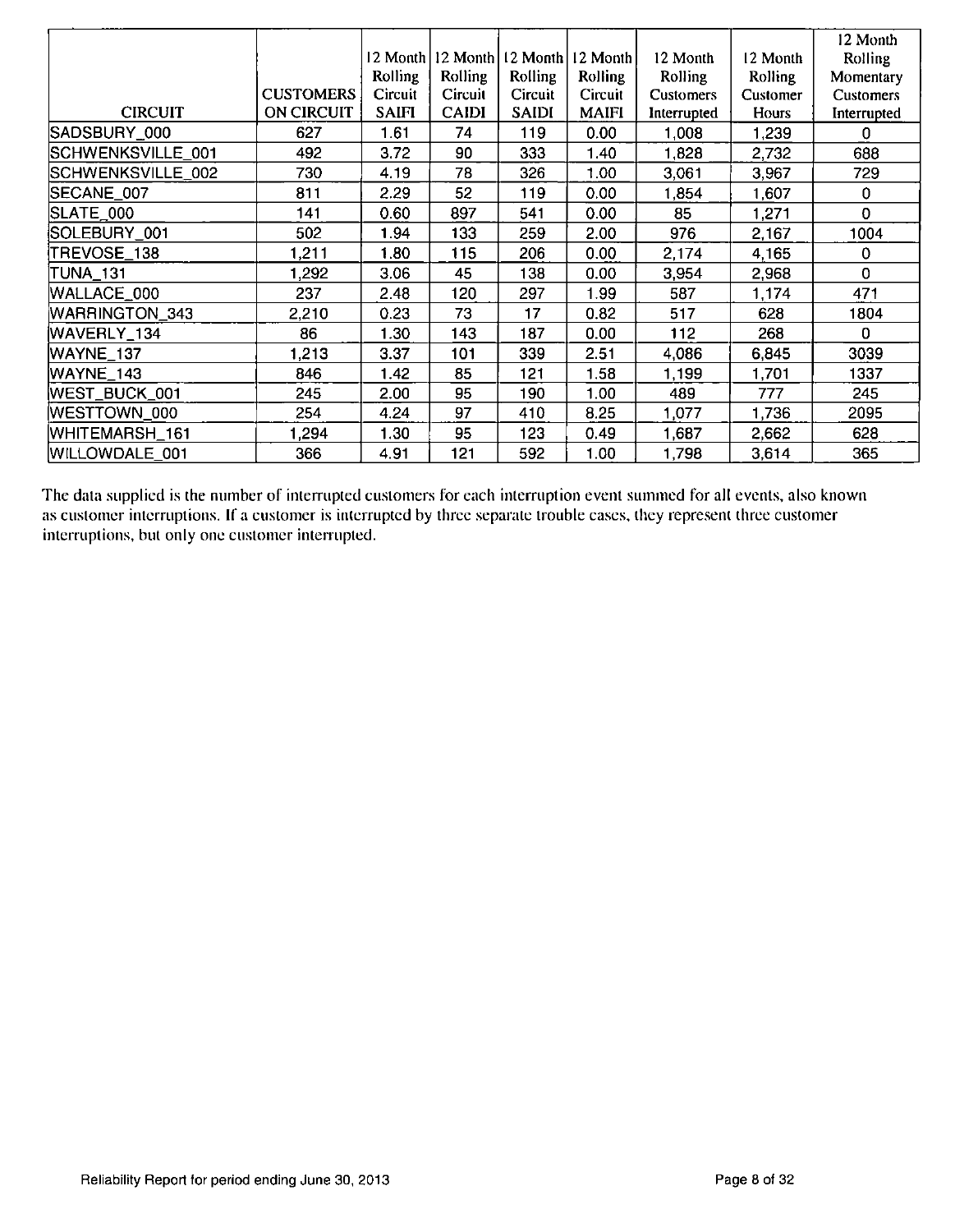## **Appendix B**

Remedial efforts taken and planned for 5% worst performing circuits as of 06/30/13

## **ABINGTON\_006**

Montgomery County

## **Completed:**

 $\lambda$ 

 $\sim$ 

Inspected circuit visually and with thermographic camera

Upgraded fuses

Completed reliability corrective workorders

Installed wildlife protection

## **Planned:**

Remedial efforts completed

## **AUDOBON\_006**

**Montgomery County Completed:**  Inspected circuit visually and with thermographic camera Completed reliability corrective workorders Inspected selected areas of circuit for vegetation issues and corrected as needed Completed regularly scheduled tree trimming **Planned:**  Remedial efforts completed

## **BELLEVUE\_133**

**Bucks County Completed:**  Repaired Station Leg Cable Completed reliability corrective work orders Inspected circuit visually and with thermographic camera Inspected selected areas of circuit for vegetation issues and corrected as needed **Planned:**  Install 3 phase recloscr Completed reliability corrective work orders

### **BETHAYRES\_002**

**Montgomery County Completed:**  Inspected circuit visually and with thermographic camera Inspected selected areas of circuit for vegetation issues and corrected as needed Compleied reliability corrective workorders Complete regularly scheduled tree trimming

## **Planned:**

Install 2 three phase reclosers on supply line

## **BOOTH\_003**

**Delaware County Completed:**  Inspected circuit visually and with thermographic camera Inspected selected areas of circuit for vegetation issues and corrected as needed Completed reliability corrective workorders **Planned:**  Upgrade secondary wire

Install (2) Three phase reclosers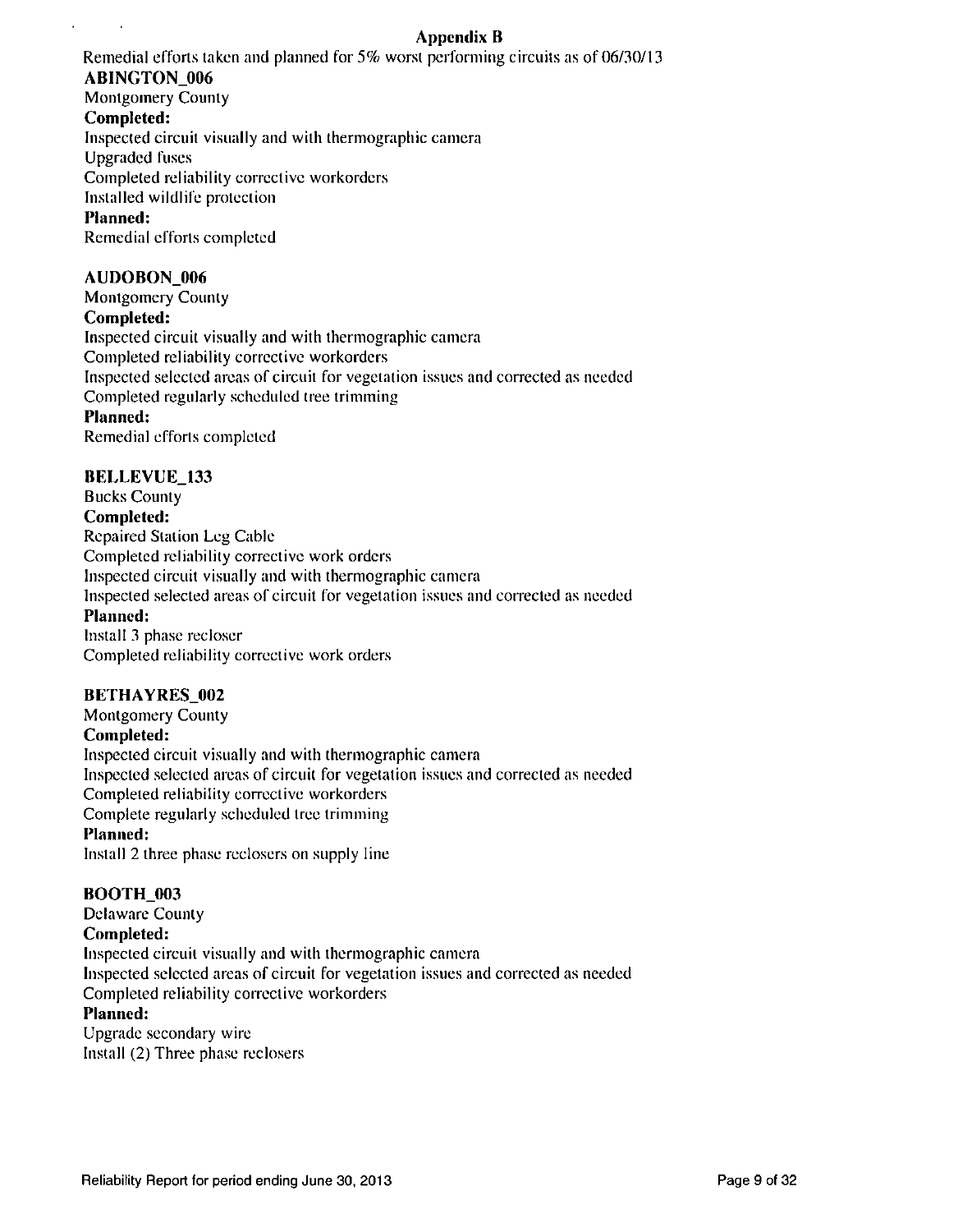## **BRADFORD\_343**

**Chester County Completed:**  Inspected circuit visually and with thermographic camera Completed reliability corrective workorders Inspect selected areas of circuit for vegetation issues and corrected as needed Installed three phase reclosers Completed regularly scheduled tree trimming **Planned:**  Remedial efforts completed

# **BRYN\_MAWR\_132**

**Delaware County** 

### **Completed:**

Inspected circuit visually and with thermographic camera Inspected selected areas of circuit for vegetation issues and corrected as needed Completed reliability corrective workorders **Planned:**  Complete reliability corrective workorders

Install (2) three phase reclosers

### **BRYN MAWR 134**

**Chester County Completed:**  Inspected circuit visually and with thermographic camera Inspected selected areas of circuit for vegetation issues and corrected as needed Completed reliability corrective workorders Upgraded animal protection Upgraded fuses **Planned:**  Remedial efforts completed

### **BRYN\_MAWR \_143**

**Delaware County Completed:**  Inspected circuit visually and with thermographic camera Inspected selected areas of circuit for vegetation issues and corrected as needed Completed reliability corrective workorders **Planned:**  Remedial efforts completed

### **BUCKINGHAM\_343**

**Bucks County Completed:**  Inspected circuit visually and with thermographic camera Completed reliability corrective workorders Upgraded fuses Installed three phase recloser Completed regularly scheduled tree trimming **Planned:**  Remedial efforts completed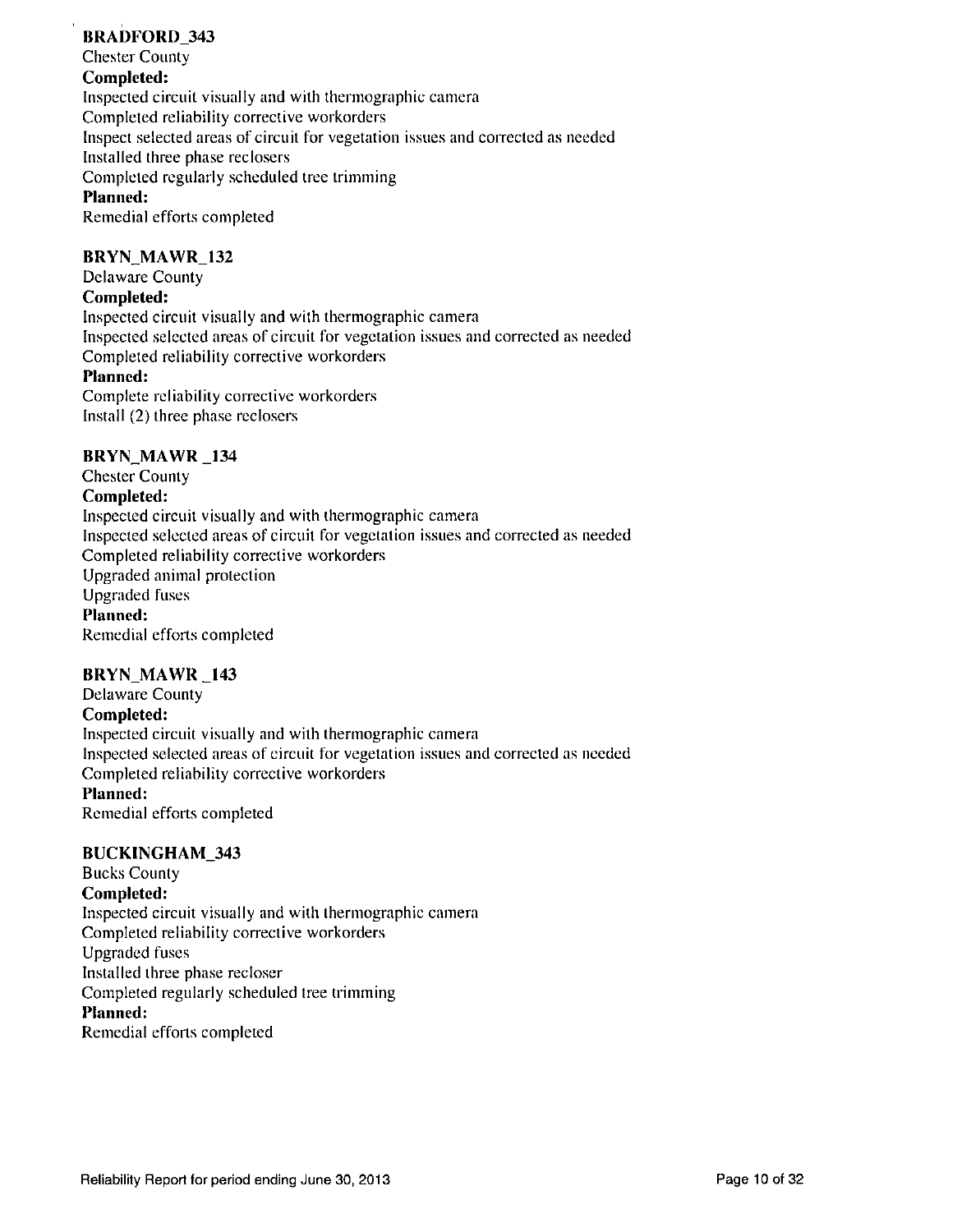### **BUCKINGHAM\_346 Bucks County Completed:**  Inspected circuit visually and with thermographic camera Inspected selected areas of circuit for vegetation issues and corrected as needed Completed reliability corrective workorders **Planned:**  Install (2) three phase reclosers

Complete regularly scheduled tree trimming

### **BUCKINGHAM\_371**

**Bucks County** 

#### **Completed:**

Inspected circuit visually and with thermographic camera Completed reliability corrective workorders Inspected selected areas of circuit for vegetation issues and corrected as needed Installed three phase recloser Installed three phase recloser Completed regularly scheduled tree trimming **Planned:**  Remedial efforts completed

### **BYBERRY\_133**

**Philadelphia County Completed:**  Inspected circuit visually and with thermographic camera Inspected selected areas of circuit for vegetation issues and corrected as needed Completed reliability corrective workorders Upgraded lightning protection Upgraded cable insulation Complete regularly scheduled tree trimming **Planned:**  Complete reliability corrective workorders

### **BYBERRY\_162**

**Bucks County Completed: Inspected circuit visually and with thermographic camera Completed reliability corrective workorders Completed reliability corrective workorders Completed regularly scheduled tree trimming Planned:**  Remedial efforts compleied

### CALN\_000

**Chester County Completed:**  Inspected circuit visually and with thermographic camera Inspected selected areas of circuit for vegetation issues and corrected as needed Completed reliability corrective workorders Completed regularly scheduled tree trimming **Planned:**  Remedial efforts completed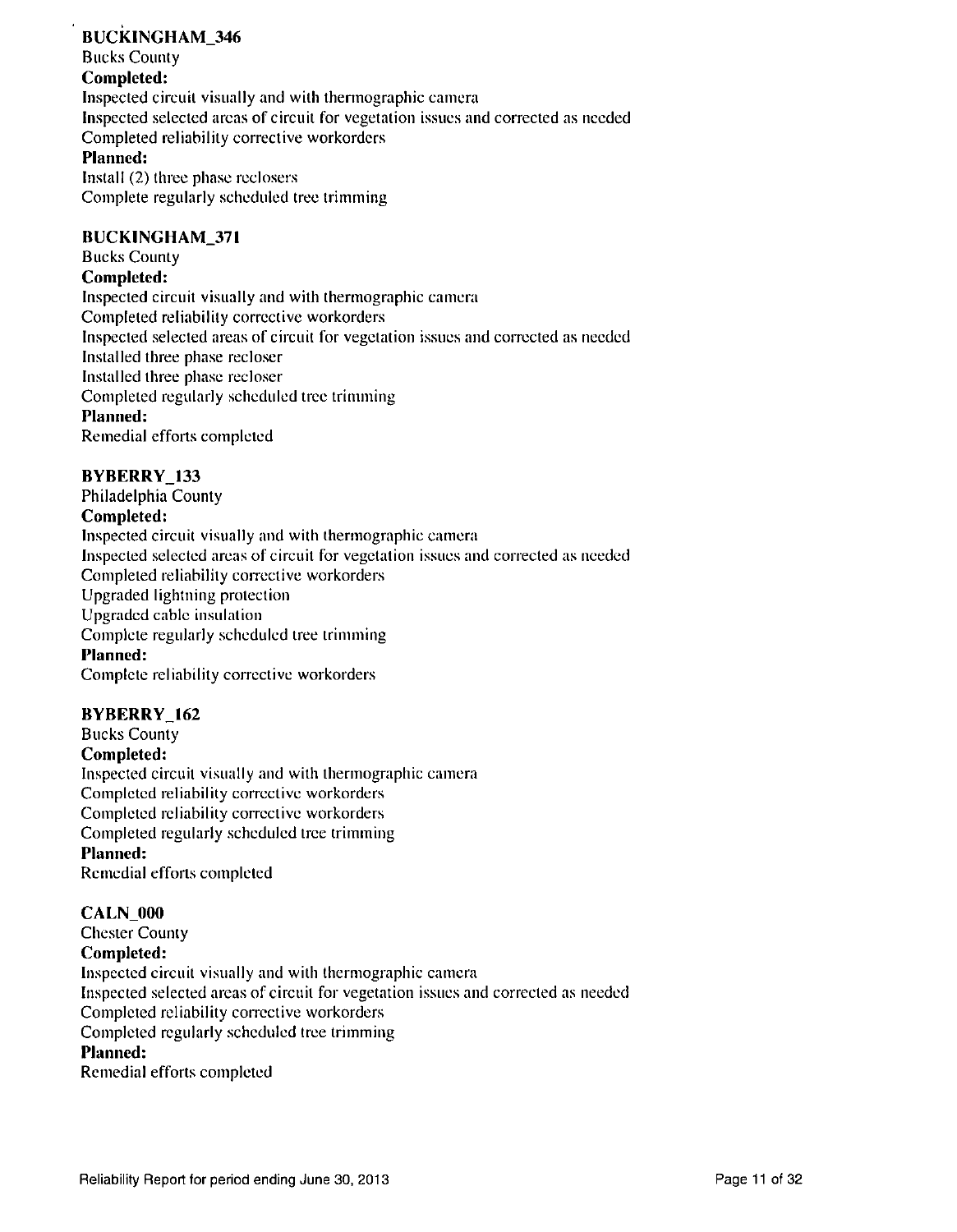## **CASTLE\_000 Delaware County Completed:**  Inspected circuit visually and with thermographic camera Inspected selected areas of circuit for vegetation issues and corrected as needed Completed reliability corrective workorders Upgraded fuses **Complete regularly scheduled tree trimming Planned:**  Remedial efforts completed

### **CHARLTON\_000**

**Chester s County Completed:**  Inspected circuit visually and with thermographic camera Inspected selected areas of circuit for vegetation issues and corrected as needed Completed reliability corrective workorders Balanced load on circuit Completed regularly scheduled tree trimming **Planned:**  Remedial efforts completed

### **COCHRANVILLE\_34I**

**Chester County Completed:**  Inspected circuit visually and with thermographic camera Inspected selected areas of circuit for vegetation issues and corrected as needed Completed reliability corrective workorders Upgraded lightning protection **Planned:**  Inspect selected areas of circuit for vegetation issues and corrected as needed

### **CONCORD\_351**

**Delaware County Completed:**  Inspected circuit visually and with thermographic camera Inspected selected areas of circuit for vegetation issues and corrected as needed Completed reliability corrective workorders Tested / Inspected recloser operation **Planned:**  Install 3 phase recloser

### **CORNOG-OOI**

Chester County Inspected circuit visually and with thermographic camera Inspected selected areas of circuit for vegetation issues and corrected as needed Completed reliability corrective workorders Upgraded transformer Completed regularly scheduled tree trimming Installed additional fuses **Planned:** 

Remedial efforts completed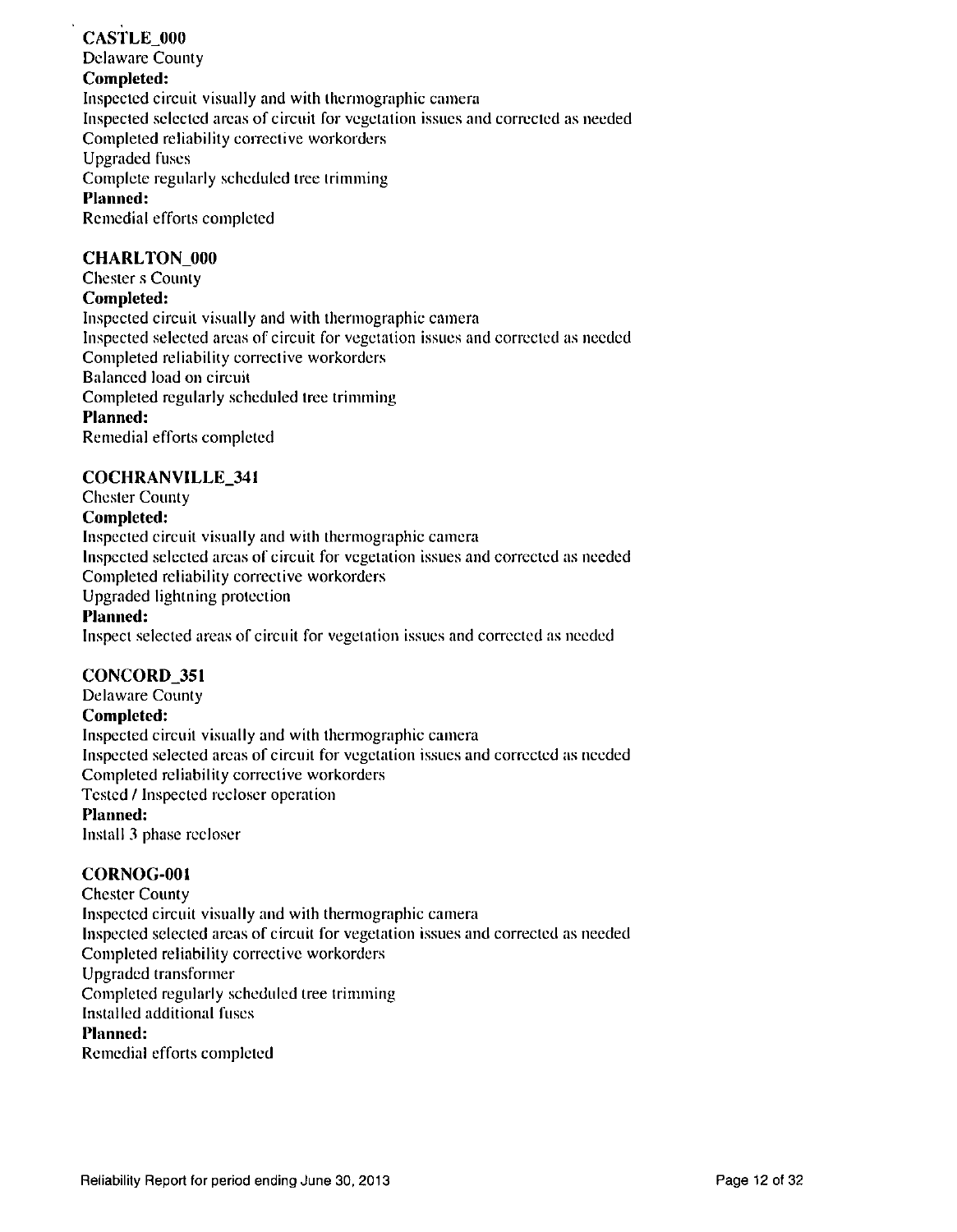## **CREAMERY** 000

**Montgomery County Completed:**  Inspected circuit visually and with thermographic camera Inspected selected areas of circuit for vegetation issues and corrected as needed Completed reliability corrective workorders **Planned:**  Remedial efforts completed

### **CRESCENTVILLE\_I35**

**Philadelphia County** 

### **Completed:**

Inspected circuit visually and with thermographic camera Inspected selected areas of circuit for vegetation issues and corrected as needed Installed additional fuses Repaired cable **Planned:**  Install three phase recloser Install additional fuses

### **DAVISVILLE\_007**

**Montgomery County Completed:**  Inspected circuit visually and with thermographic camera Inspected selected areas of circuit for vegetation issues and corrected as needed Completed reliability corrective workorders **Planned:** 

Completed reliability corrective workorders Upgrade transformer and secondary wires

### **DURHAM\_002**

**Bucks County Completed:**  Inspected circuit visually and with thermographic camera Inspected selected areas of circuit for vegetation issues and corrected as needed Completed reliability corrective workorders **Planned:** 

Complete reliability corrective workorders

### **DUTTON\_002**

**Delaware County** 

### **Completed:**

Inspected circuit visually and with thermographic camera Inspected selected areas of circuit for vegetation issues and corrected as needed Completed reliability corrective workorders

**Planned:**  Remedial efforts completed

### **EDDINGTON\_138**

**Bucks County** 

**Completed:**  Inspected circuit visually and with thermographic camera Inspected selected areas of circuit for vegetation issues and corrected as needed Completed reliability corrective workorders **Planned:**  Fuse coordination

 $\sim$  .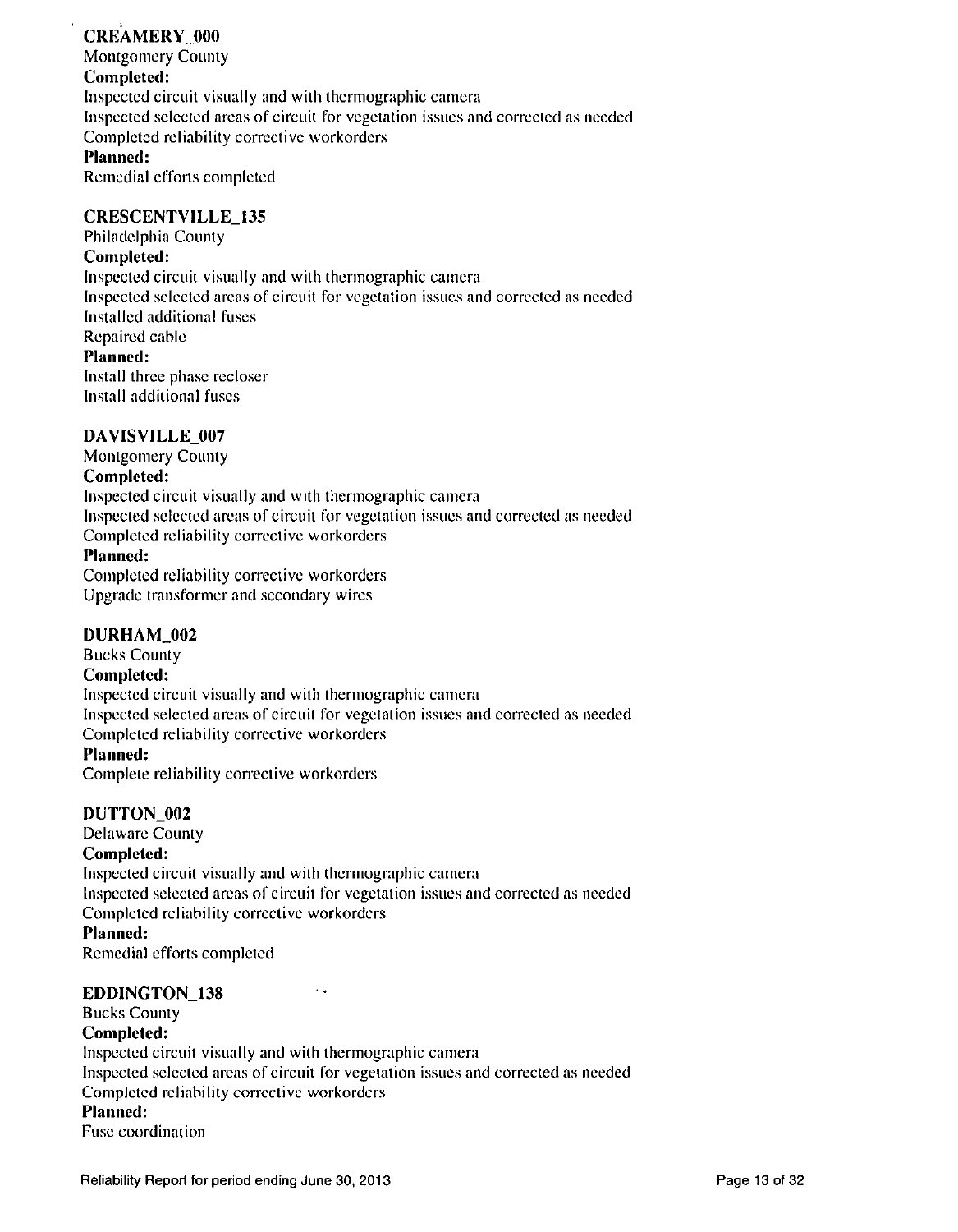## **EDDYSTONE\_I31**

**Delaware County** 

## **Completed:**

Inspected circuit visually and with thermographic camera Inspected selected areas of circuit for vegetation issues and corrected as needed Completed reliability corrective workorders **Planned:**  Install three phase recloser

### **EDDYSTONE 132**

**Delaware County** 

### **Completed:**

Inspected circuit visually and with thermographic camera Inspected selected areas of circuit for vegetation issues and corrected as needed Completed reliability corrective workorders Installed wildlife protection Balance phases on circuit **Planned:**  Remedial efforts completed

### **ELKINS\_PARK\_004**

**Montgomery County Completed:**  Inspected circuit visually and with thermographic camera Inspected selected areas of circuit for vegetation issues and corrected as needed Completed reliability corrective workorders Complete regularly scheduled tree trimming **Planned:**  Complete reliability corrective workorders

### **FAIRLESS\_006**

**Bucks County Completed:**  Inspected circuit visually and with thermographic camera Inspected selected areas of circuit for vegetation issues and corrected as needed Completed reliability corrective workorders Installed additional fuses Upgraded fuses **Planned:**  Remedial efforts completed

### **FIN\_002**

**York County Completed:**  Inspected circuit visually and with thermographic camera Inspected selected areas of circuit for vegetation issues and corrected as needed Completed reliability corrective workorders Upgraded fuses **Completed regularly scheduled tree trimming Planned:**  Remedial efforts completed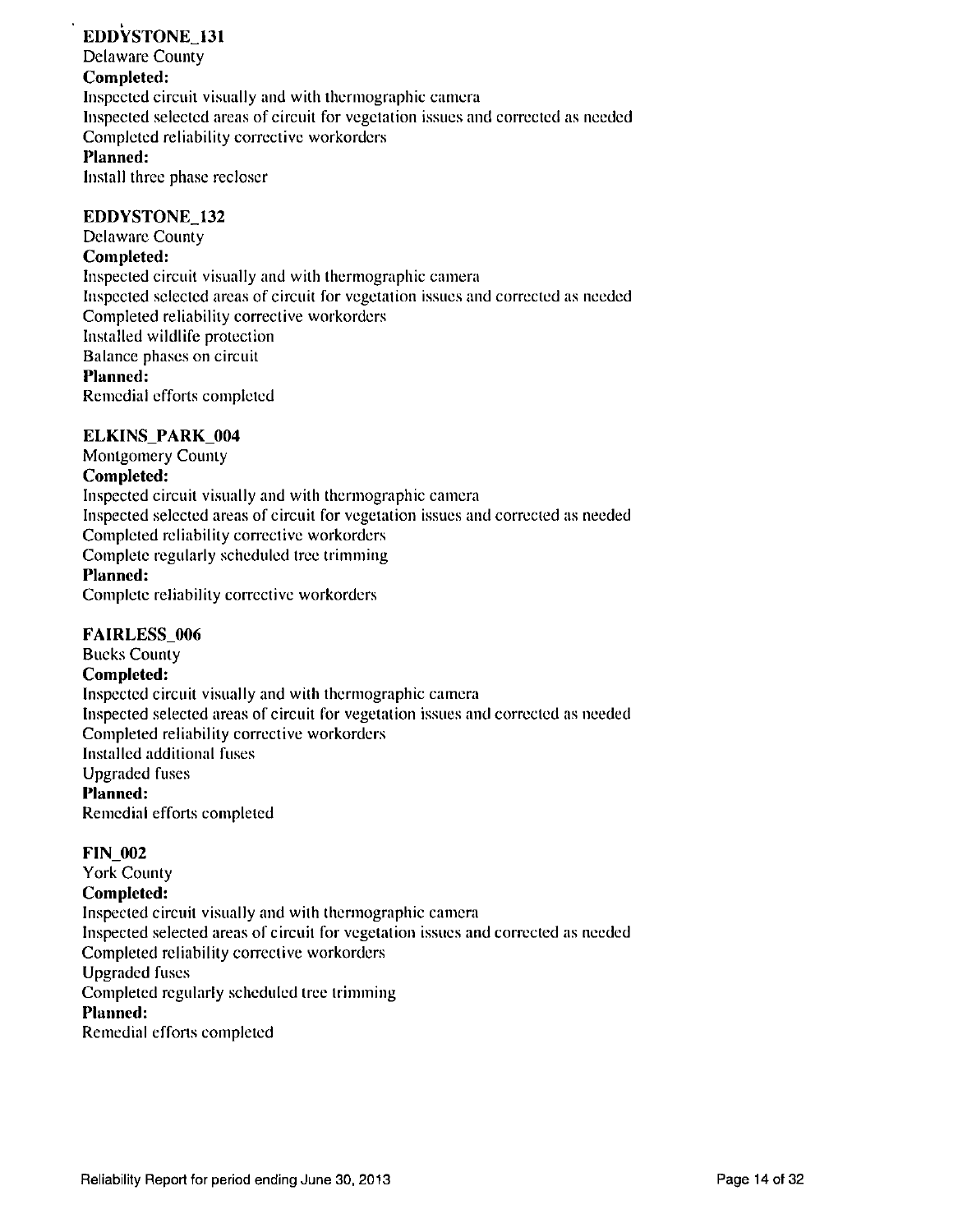## **FL1NT\_144**

**Delaware County** 

## **Completed:**

Inspected circuit visually and with thermographic camera Inspected selected areas of circuit for vegetation issues and corrected as needed Completed reliability corrective workorders **Planned:**  Install 3 phase recloscr Complete reliability corrective workorders Complete regularly scheduled tree trimming

### **FOULK\_13I**

**Delaware County** 

## **Completed:**

Inspected circuit visually and wilh thermographic camera Inspected selected areas of circuit for vegetation issues and corrected as needed Completed reliability corrective workorders Test/Inspect recloser settings Upgraded lightning protection Upgraded fuses **Planned:**  Remedial efforts completed

### **FOX\_CHASE\_133**

**Philadelphia County** 

### **Completed:**

Inspected circuit visually and with thermographic camera Inspected selected areas of circuit for vegetation issues and corrected as needed Completed reliability corrective workorders Coordinated fuses **Completed regularly scheduled tree trimming Planned:**  Install three phase recloser Upgrade fuses

### **FURNACE\_000**

**York County Completed:**  Inspected circuit visually and with thermographic camera Inspected selected areas of circuit for vegetation issues and corrected as needed Completed reliability corrective workorders Upgraded fusing **Completed regularly scheduled tree trimming Planned:**  Remedial efforts completed

### **GARRETT** 003

**Delaware County** 

**Completed:** 

Inspected circuit visually and with thermographic camera Inspected selected areas of circuit for vegetation issues and corrected as needed Installed faulted circuit indicators **Planned:**  Remedial efforts completed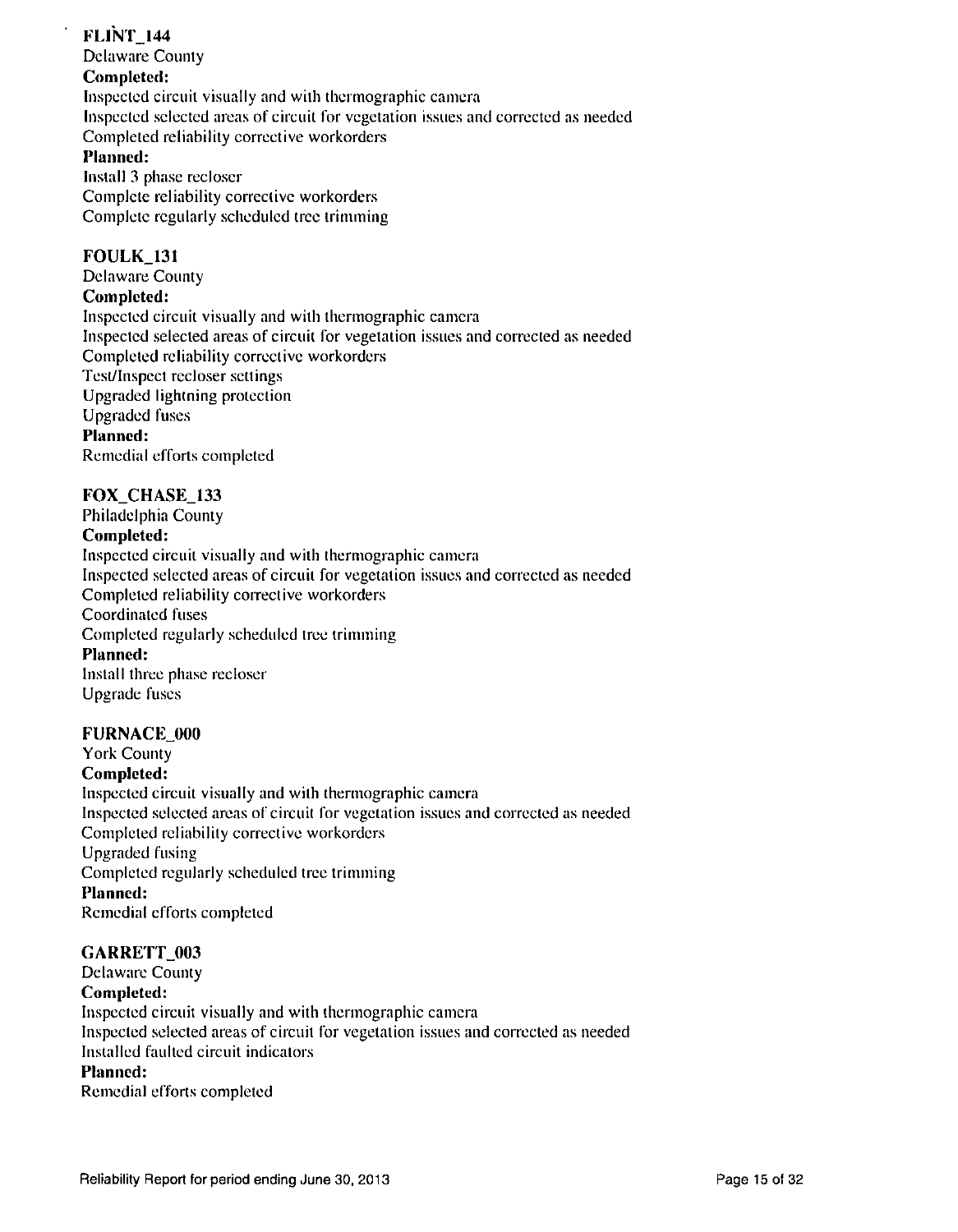## **GLADWYNE\_001**

**Delaware County** 

### **Completed:**

Inspected circuit visually and with thermographic camera Inspected selected areas of circuit for vegetation issues and corrected as needed Completed reliability corrective workorders Installed additional fuse Installed faulted circuit indicators **Planned:**  Remedial efforts completed

### **GLADWYNE\_132**

**Delaware County Completed:**  Inspected circuit visually and with thermographic camera Inspected selected areas of circuit for vegetation issues and corrected as needed Completed reliability corrective workorders **Planned:** 

Remedial efforts completed

### **GLADWYNE\_133**

**Delaware County Completed:**  Inspected circuit visually and with thermographic camera Inspected selected areas of circuit for vegetation issues and corrected as needed Completed reliability corrective workorders Upgraded wildlife protection Upgraded fuses **Planned:**  Remedial efforts completed

### GLADWYNE\_138

Delaware County Completed: Inspected circuit visually and wilh thermographic camera Inspected selected areas of circuit for vegetation issues and corrected as needed Completed reliability corrective workorders Installed addilionai fuses Planned: Remedial efforts completed

### **GOLF\_002**

**Chester County Completed:**  Inspected circuit visually and with thermographic camera Inspected selected areas of circuit for vegetation issues and correcled as needed Completed reliability corrective workorders Installed additional fusing Upgraded fusing Replaced switch **Planned:**  Remedial efforts complete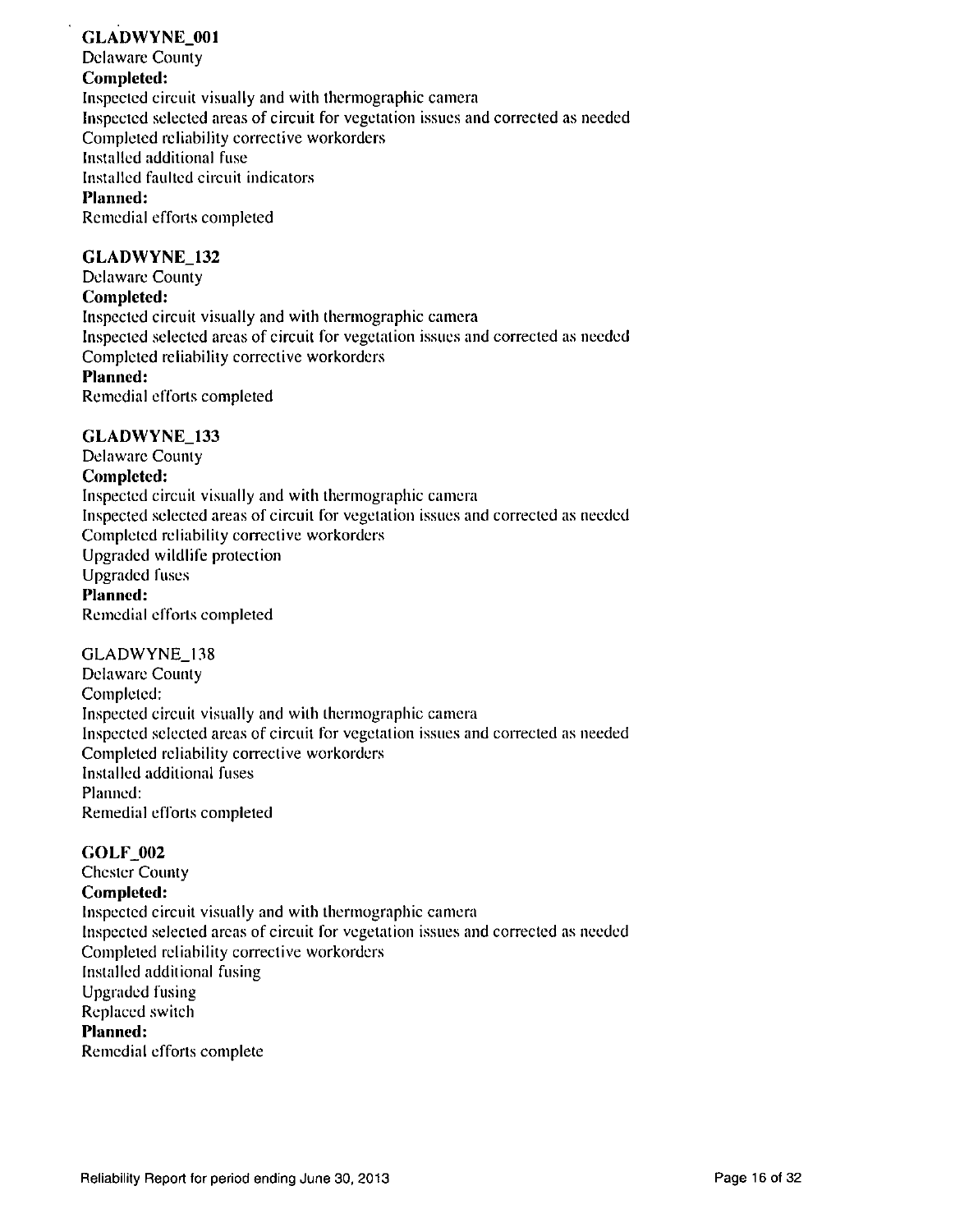## **GROVE\_000**

**Chester County** 

## **Completed:**

Inspected circuit visually and with thermographic camera Inspected selected areas of circuit for vegetation issues and corrected as needed Completed reliability corrective workorders Installed additional fuses **Planned:** 

Remedial efforts completed

## **HAGYS** 004

**Delaware County** 

### **Completed:**

Inspected circuit visually and with thermographic camera Completed reliability corrective work orders Inspected selected areas of circuit for vegetation issues and corrected as needed Installed additional fuses **Planned:** 

Remedial efforts complete

## **HARMONY\_003**

**Chester County Completed:**  Inspected circuit visually and with thermographic camera Inspected selected areas of circuit for vegetation issues and corrected as needed Completed reliability corrective workorders Coordinated fusing **Planned:**  Install recloscr on supply circuit

### **HARMONY\_007**

**Chester County Completed:**  Inspected circuit visually and with thermographic camera Inspected selected areas of circuit for vegetation issues and corrected as needed Completed reliability corrective workorders **Planned:** 

Remedial efforts completed

### **HARTMAN\_3S1**

**Montgomery County** 

### **Completed:**

Inspected circuit visually and with thermographic camera Inspected selected areas of circuit for vegetation issues and corrected as needed Completed reliability corrective workorders

### **Planned:**

Remedial efforts complete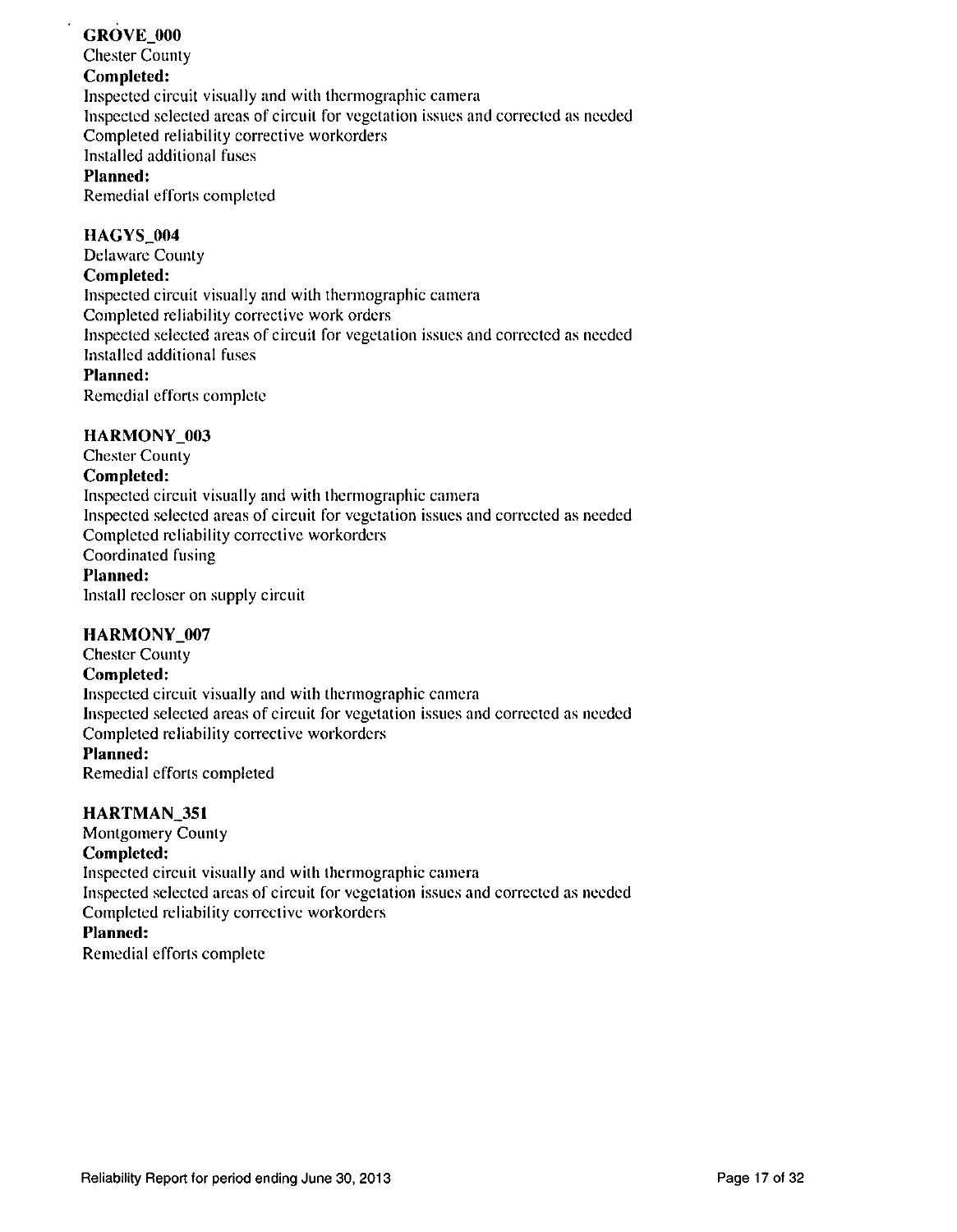## **HEATON\_I33**

**Montgomery County** 

## **Completed:**

Inspected circuit visually and with thermographic camera Inspected selected areas of circuit for vegetation issues and corrected as needed Completed reliability corrective workorders Upgraded fuses Upgraded wire Replaced cable Upgraded transformer **Planned:**  Remedial efforts completed

## **HEATON\_147**

**Montgomery County Completed:**  Inspected circuit visually and with thermographic camera Inspected selected areas of circuit for vegetation issues and corrected as needed Completed reliability corrective workorders Upgraded lightning protection **Planned:**  Remedial efforts completed

### **HOLIVIESBURG\_143**

**Philadelphia County Completed: Inspected circuit visually and with thermographic camera Completed reliability corrective workorders Upgraded cable insulation Planned:**  Remedial efforts completed

## **HOWELL\_002**

**Chester County Completed:**  Inspected circuit visually and with thermographic camera Inspected selected areas of circuit for vegetation issues and corrected as needed Completed reliability corrective workorders Installed additional fuses Installed three phase recloser **Planned:**  Remedial efforts completed

### **JARRETT\_144**

**Montgomery County Completed:**  Inspected circuit visually and with thermographic camera Inspected selected areas of circuit for vegetation issues and corrected as needed Completed reliability corrective workorders **Planned:** 

Inspect selected areas of circuit for vegetation issues and corrected as needed Upgrade fuses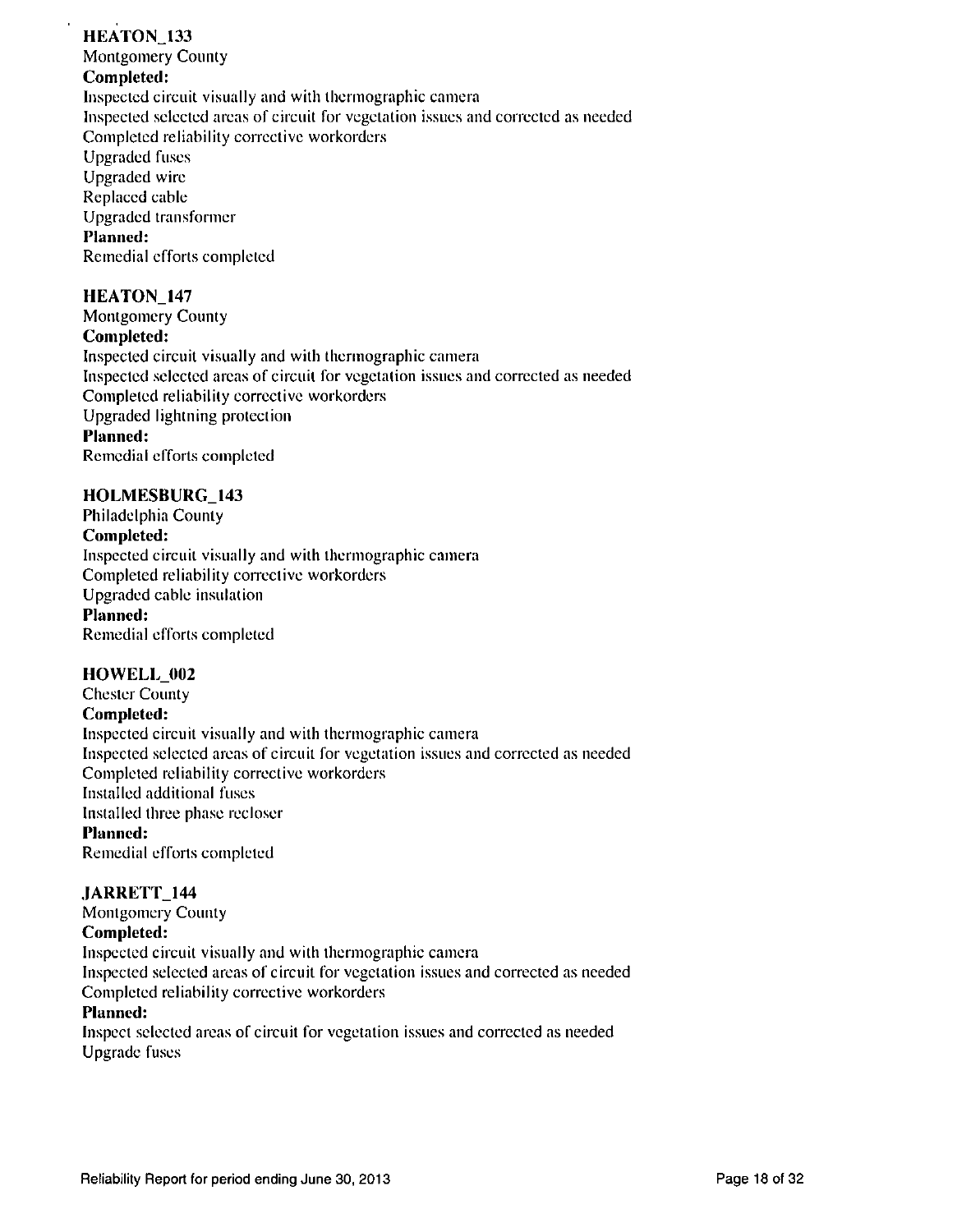## **JENKINTOWN\_137**

**Montgomery County** 

## **Completed:**

Inspected circuit visually and with thermographic camera Inspected selected areas of circuit for vegetation issues and corrected as needed Completed reliability corrective workorders Coordinated fusing Upgraded service wires Completed regularly scheduled tree trimming Planned: Remedial efforts completed

### **JENKINTOWN\_141**

**Montgomery County Completed:**  Inspected circuit visually and with thermographic camera Inspected selected areas of circuit for vegetation issues and corrected as needed Completed reliability corrective workorders Completed regularly scheduled tree trimming Installed compact single phase recloscr **Planned:** 

Install three phase recloser Install single phase recloser

### **KEMBLE\_002**

**Chester County Completed:** 

Inspected circuit visually and with thermographic camera Inspected selected areas of circuit for vegetation issues and corrected as needed Completed reliability corrective workorders Installed additional fuses Installed faulted circuit indicators **Planned:**  Remedial efforts completed

### **KENNETT SQUARE\_005**

**Chester County Completed:**  Inspected circuit visually and with thermographic camera Inspected selected areas of circuit for vegetation issues and corrected as needed Completed reliability corrective workorders **Planned:** 

Remedial efforts completed

### **LANDENBERG.OOO**

**Chester County Completed:**  Inspected circuit visually and with thermographic camera Inspected selected areas of circuit for vegetation issues and correcled as needed Completed reliability corrective workorders Upgraded fuses Installed additional fuses **Planned:**  Remedial efforts complete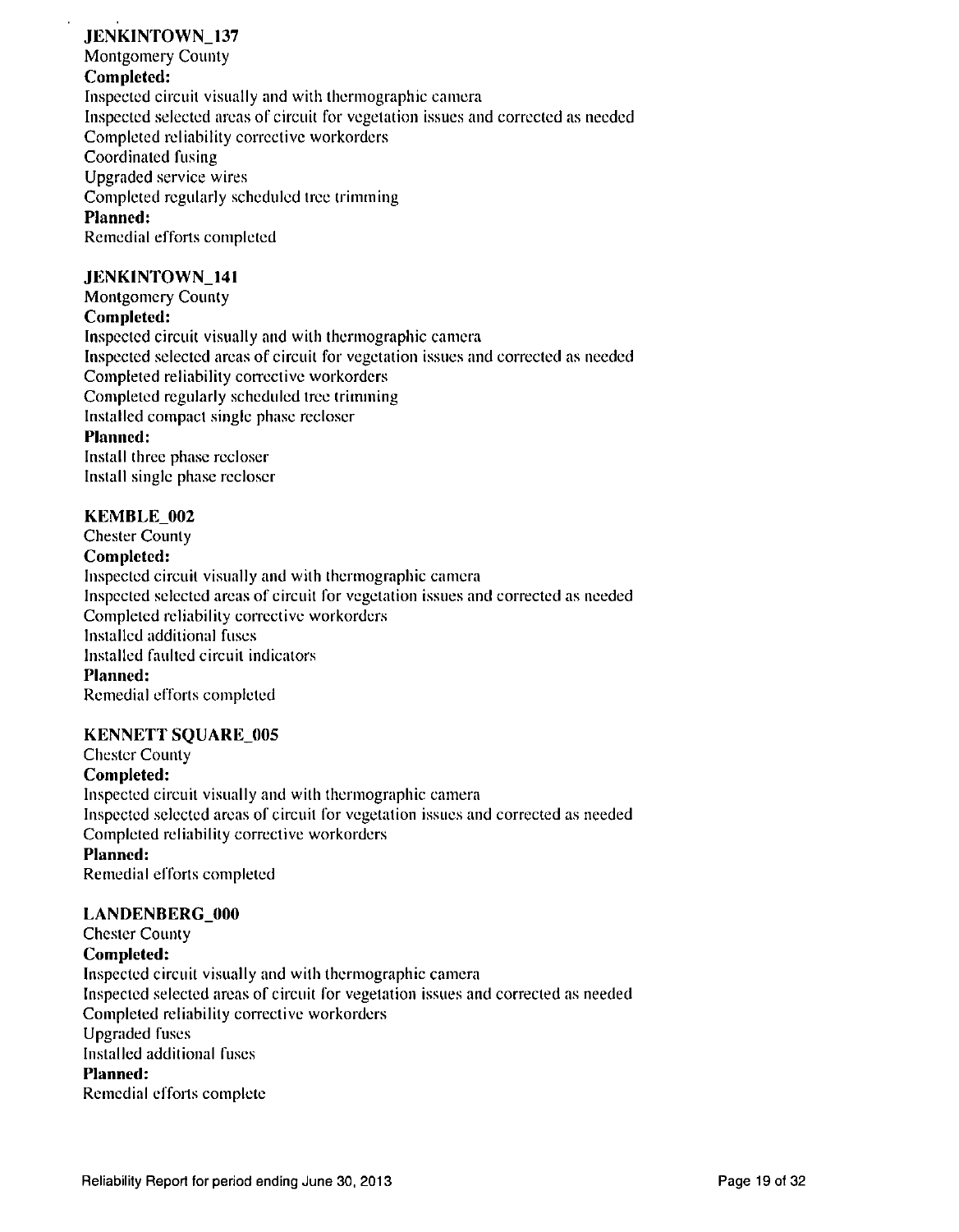### **LANGHORNE\_002**

**Bucks County** 

## **Completed:**

Inspected circuit visually and with thermographic camera Inspected selected areas of circuit for vegetation issues and corrected as needed Completed reliability corrective workorders **Planned:** 

Remedial efforts complete

### **LANTERN\_000**

**Montgomery County Completed:**  Inspected circuit visually and with thermographic camera Inspected selected areas of circuit for vegetation issues and corrected as needed Completed reliability corrective workorders Upgraded transformer **Planned:**  Remedial efforts complete

## **UNE\_104\_00BY**

**Bucks County** 

### **Completed:**

Inspected circuit visually and with thermographic camera Completed reliability corrective workorders Inspected selected areas of circuit for vegetation issues and corrected as needed Installed additional fuse Repaired switch Completed regularly scheduled tree trimming Planned: Replace switch Balance circuit Complete reliability corrective workorders

### **LINE\_116\_00BM**

**Delaware County Completed:**  Inspected circuit visually and with thermographic camera Inspected selected areas of circuit for vegetation issues and corrected as needed Installed 3 phase recloser **Planned:**  Remedial efforts completed

## **LINE\_n9\_00UP**

**Chester County Completed:**  Inspected circuit visually and wilh thermographic camera Inspected selected areas of circuit for vegetation issues and correcled as needed Completed reliability corrective workorders Installed faulted circuit indicators Complete regularly scheduled tree trimming **Planned:**  Remedial efforts compleied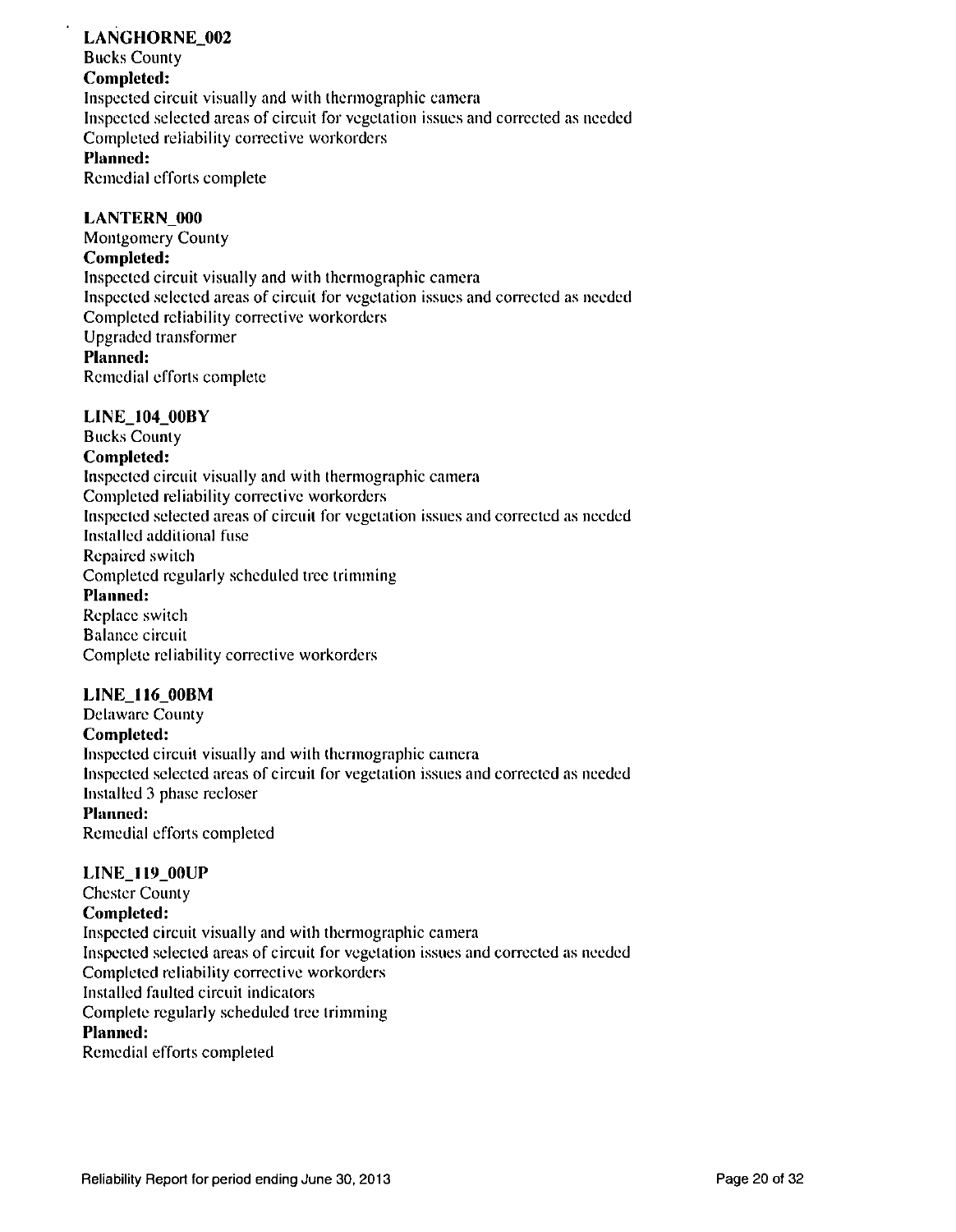## **LINE\_2394**

**Philadelphia County** 

## **Completed:**

Inspected circuit visually and with thermographic camera Inspected selected areas of circuit for vegetation issues and corrected as needed

Completed reliability corrective workorders

Install additional fuse

Upgraded transformer

**Completed regularly scheduled tree trimming** 

## **Planned:**

Remedial efforts completed

## **LINE\_2630**

Delaware County Inspected circuit visually and with thermographic camera Inspected selected areas of circuit for vegetation issues and corrected as needed Completed reliability corrective workorders

## **Planned:**

Install switch

## **LINE\_2753**

**Philadelphia County** 

## **Completed:**

Inspected circuit visually and with thermographic camera Inspected selected areas of circuit for vegetation issues and corrected as needed Completed reliability corrective workorders Replaced cable section **Planned:**  Remedial efforts completed

## **LINE\_3344**

**Delaware County** 

### **Completed:**

Inspected circuit visually and with thermographic camera Inspected selected areas of circuit for vegetation issues and corrected as needed Completed reliability corrective workorders Installed switch **Planned:**  Remedial efforts completed

### UNE\_7200WH

**Montgomery County Completed:**  Inspected circuit visually and with thermographic camera Inspected selected areas of circuit for vegetation issues and corrected as needed Completed reliability corrective workorders Completed regularly scheduled tree trimming **Planned:**  Remedial efforts compleied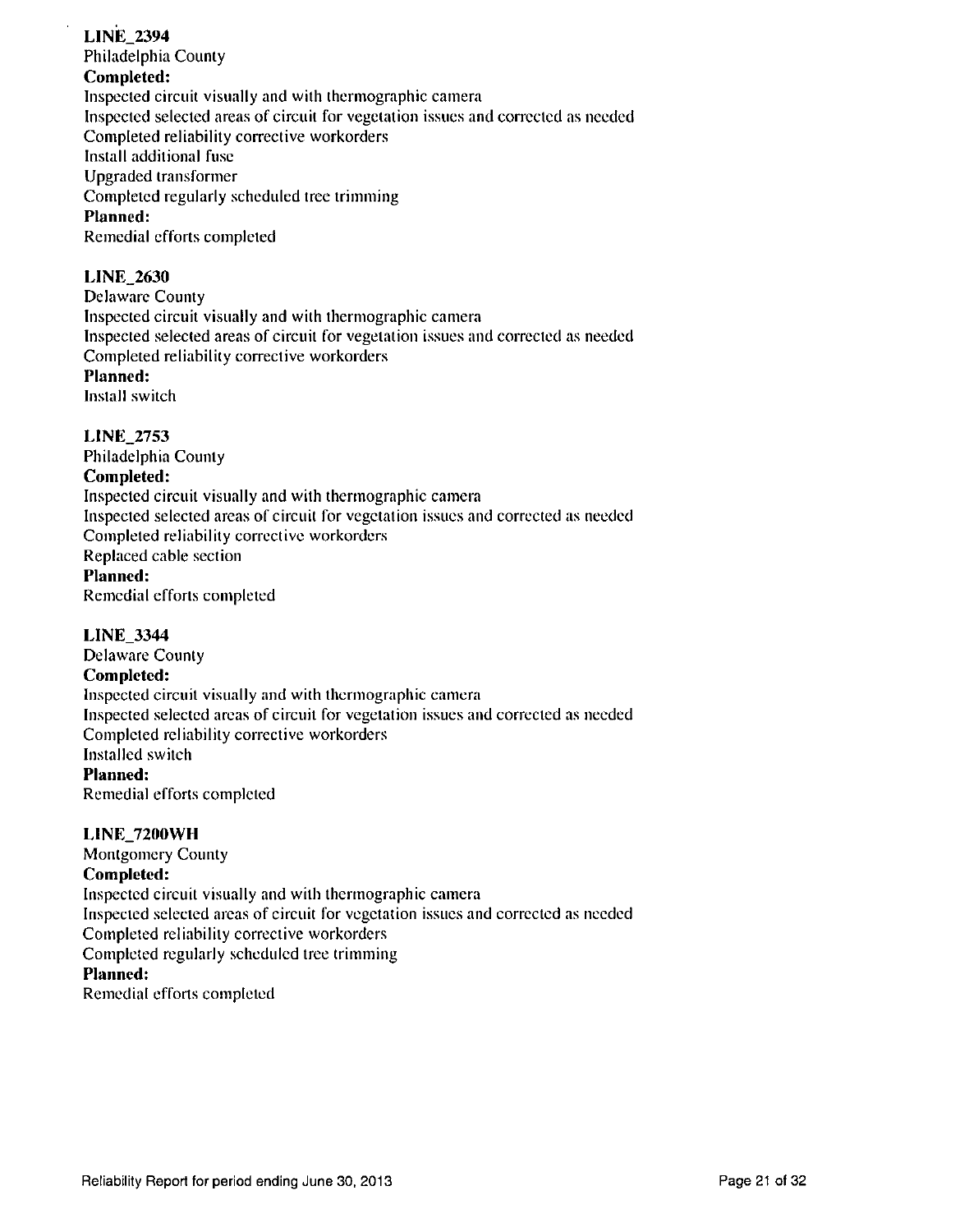## **LINTON\_341**

**Bucks County** 

### **Completed:**

Inspected circuit visually and wilh thermographic camera

Inspected selected areas of circuit for vegetation issues and corrected as needed

Completed reliability corrective workorders

## **Planned:**

Replace cable Upgraded secondary mains Repair cable Repair switch Complete reliability corrective work orders Install (3) three phase reclosers

## **LINTON\_351**

**Bucks County Completed:**  Inspected circuit visually and with thermographic camera Inspected selected areas of circuit for vegetation issues and corrected as needed Completed reliability corrective workorders **Planned:**  Remedial efforts completed

## **LLANERCH\_145**

**Delaware County** 

## **Completed:**

Inspected circuit visually and with thermographic camera Inspected selected areas of circuit for vegetation issues and corrected as needed Completed reliability corrective workorders **Planned:**  Install (2) three phase reclosers

## **LOMBARI)\_043**

**Philadelphia County Completed:**  Inspected circuit visually and with thermographic camera Inspected selected areas of circuit for vegetation issues and corrected as needed Completed reliability corrective work orders Repaired switch **Planned:**  Replace cable section

## **MACDADE\_132**

**Delaware County Completed:**  Inspected circuit visually and wilh thermographic camera Inspected selected areas of circuit for vegetation issues and corrected as needed Upgraded wildlife protection Completed reliability corrective work orders **Planned:**  Remedial efforts completed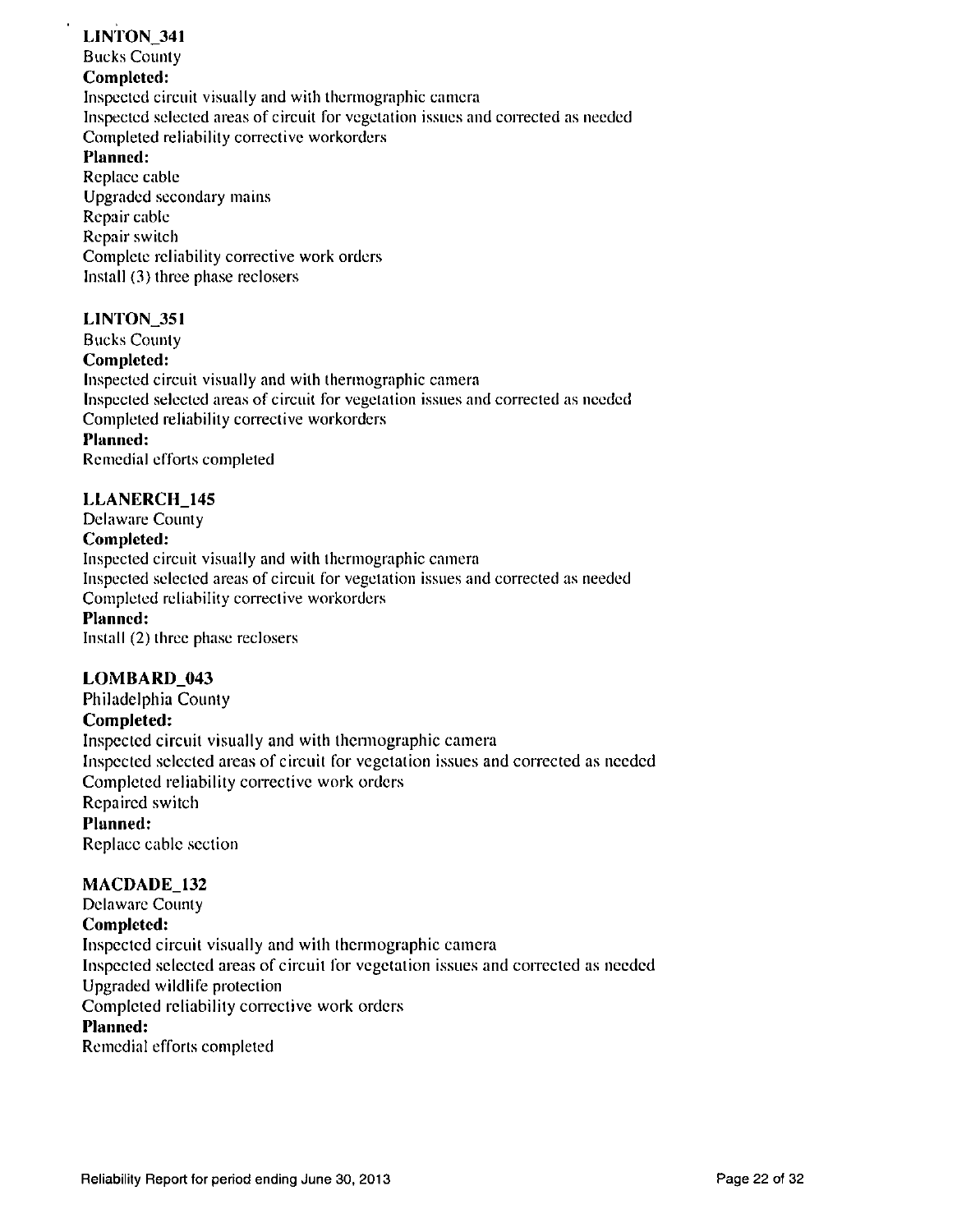## **MACDADE\_135**

**Delaware County Completed:**  Inspected circuit visually and with thermographic camera Inspected selected areas of circuit for vegetation issues and corrected as needed Install trip saver **Completed reliability corrective work orders Planned:**  Remedial efforts completed

### **MACDADE\_140**

**Delaware County Completed:**  Inspected circuit visually and with thermographic camera Inspected selected areas of circuit for vegetation issues and correcled as needed Completed reliability corrective work orders Upgraded wildlife protection **Planned:**  Remedial efforts completed

### **MALL\_037**

**Philadelphia County Completed: Inspected circuit visually and with thennographic camera Planned:**  Complete reliability corrective work orders

### **MODENA\_000**

**Chester County Completed:**  Inspected circuit visually and with thermographic camera Inspected selected areas of circuit for vegetation issues and corrected as needed Completed reliability corrective work orders Installed additional fuses Complete regularly scheduled tree trimming **Planned:**  Remedial efforts completed

### NESHAMINY\_164

**Bucks County** 

### **Completed:**

Inspecled circuit visually and with thermographic camera Inspected selected areas of circuit for vegetation issues and corrected as needed Completed reliability corrective work orders Install wildlife protection Install trip savers Upgraded transformer **Planned:**  Remedial efforts completed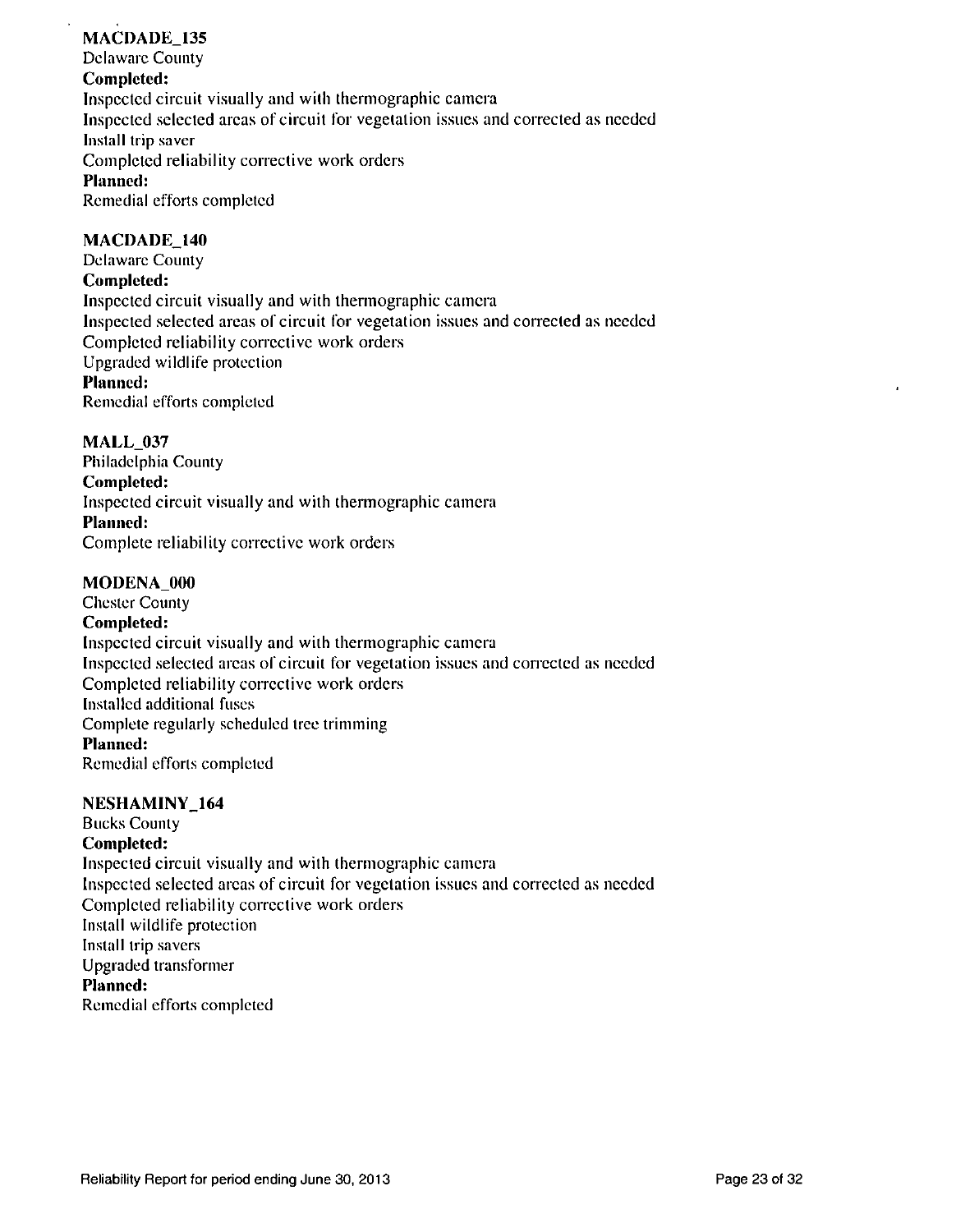### **NEWLINVILLE** 011

**Chester County** 

### **Completed:**

Inspected circuit visually and with thermographic camera Inspected selected areas of circuit for vegetation issues and corrected as needed Completed reliability corrective work orders Installed faulted circuit indicators Complete regularly scheduled tree trimming **Planned:**  Remedial efforts completed

### **NEWLINVILLE\_343**

## **Chester County**

### **Completed:**

Inspected circuit visually and with thermographic camera Inspected selected areas of circuit for vegetation issues and corrected as needed Completed reliability corrective work orders Installed three phase recloser Upgraded lightning protection **Planned:**  Install three phase recloser Complete regularly scheduled tree trimming

### **NEWLINVILLE\_362**

**Chester County Completed:**  Inspected circuit visually and with thennographic camera Inspected selected areas of circuit for vegetation issues and corrected as needed Completed reliability corrective work orders Upgraded wildlife protection Upgraded lightning protection Complete regularly scheduled tree trimming **Planned:**  Remedial efforts completed

### **NEWTOWNSQUARE\_131**

**Delaware County Completed:**  Inspected circuit visually and with thermographic camera Inspected selected areas of circuit for vegetation issues and corrected as needed Upgraded wildlife protection Upgraded lightning protection Installed additional wildlife protection Replaced single phase recloser Completed reliability corrective work orders Installed tree wire Installed (2) three phase reclosers Installed additional fuses **Planned:**  Remedial efforts completed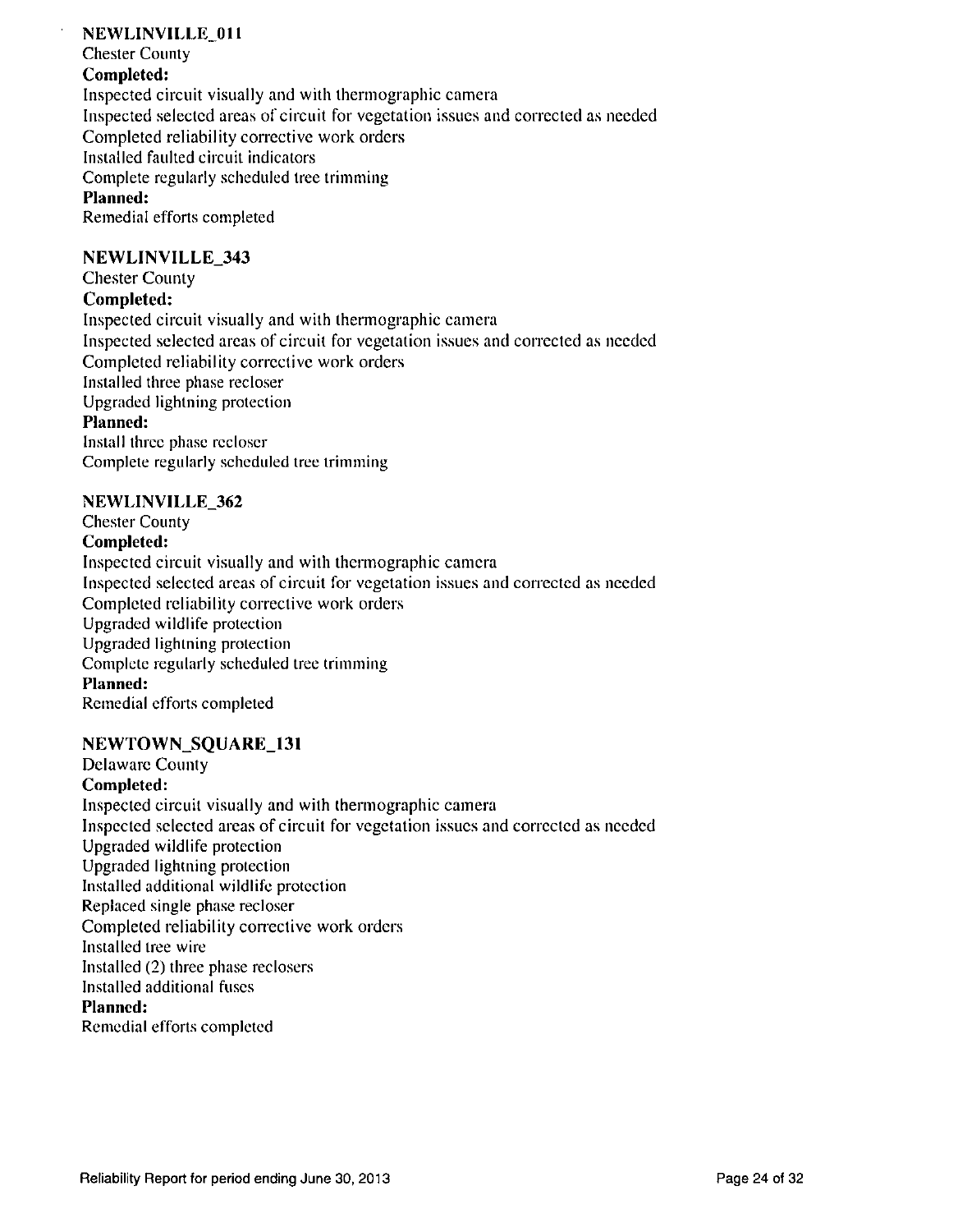**NORCO** 002 **Chester County Completed:**  Inspected circuit visually and with thermographic camera Inspected selected areas of circuit for vegetation issues and corrected as needed Completed reliability corrective work orders Upgraded wildlife protection **Planned:**  Remedial efforts completed

## **NORTH\_PHILADELPHIA\_132**

**Philadelphia County** 

### **Completed:**

Inspected circuit visually and with thermographic camera Inspected selected areas of circuit for vegetation issues and corrected as needed Completed reliability corrective work orders **Planned:**  Install three phase recloser Install addilionai fuses Upgrade lightning protection Complete reliability corrective work orders

### **NORTH\_WALES\_011**

**Montgomery County Completed:**  Inspecled circuit visually and with thermographic camera Inspected selected areas of circuit for vegetation issues and corrected as needed Completed reliability corrective work orders **Planned:**  Install single phase reclosers Upgrade secondary wires

### **NORTH\_WALES\_344**

**Montgomery County Completed:**  Inspected circuit visually and with thermographic camera Inspected selected areas of circuit for vegetation issues and correcled as needed Completed reliability corrective work orders Installed wildlife protection **Planned:**  Remedial efforts completed

### **OAKMONT** 001

**Delaware County Completed:**  Inspected circuit visually and with thermographic camera Inspected selected areas of circuit for vegetation issues and corrected as needed Completed reliability corrective work orders **Planned:**  Install relay

Install lightning protection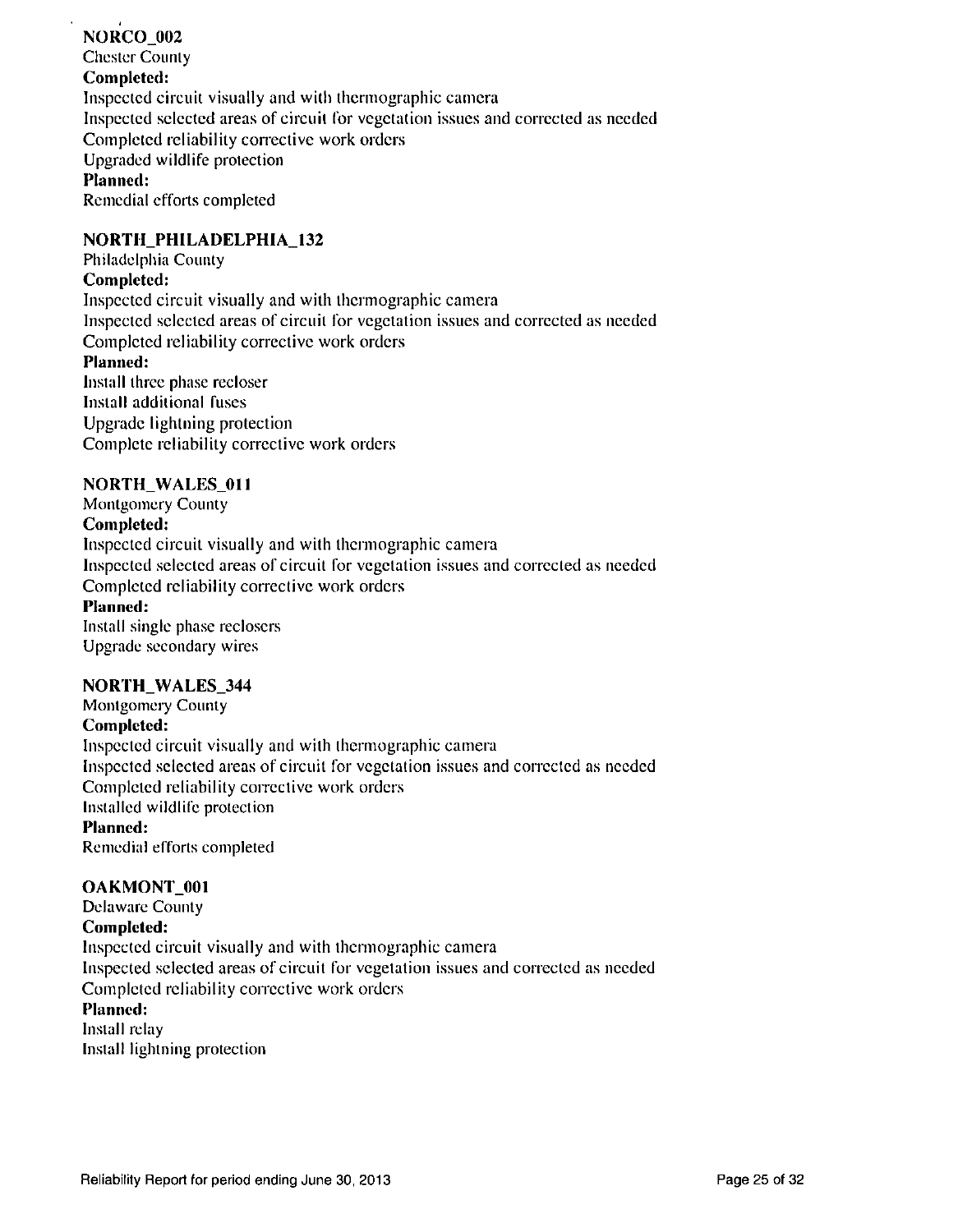## **OAKMONT** 004

**Delaware Counly Completed:**  Inspected circuit visually and with thermographic camera Inspected selected areas of circuit for vegetation issues and corrected as needed Completed reliability corrective work orders **Planned:** 

Install switch

### **PARRISH\_138**

**Philadelphia County Completed:**  Inspected circuit visually and with thermographic camera Inspected selected areas of circuit for vegetation issues and corrected as needed Completed reliability corrective work orders Install additional fuses Upgraded transformer **Planned:**  Remedial efforts completed

### **PARRISH\_143**

**Philadelphia County Completed:**  Inspected circuit visually and with thermographic camera Inspected selected areas of circuit for vegetation issues and corrected as needed Completed reliability corrective work orders **Planned:**  Install additional fuses Upgrade lightning protection

### **PENCOYD\_133**

**Delaware County Completed:**  Inspected circuit visually and with thermographic camera Inspected selected areas of circuit for vegetation issues and corrected as needed Completed reliability corrective work orders **Planned:**  Remedial efforts completed

### **PENROSE\_I62**

**Philadelphia County Completed:**  Inspected circuit visually and with thermographic camera Inspected selected areas of circuit for vegetation issues and corrected as needed Completed reliability corrective work orders Upgraded lightning protection Installed additional fuses Replaced switch **Planned:**  Remedial efforts completed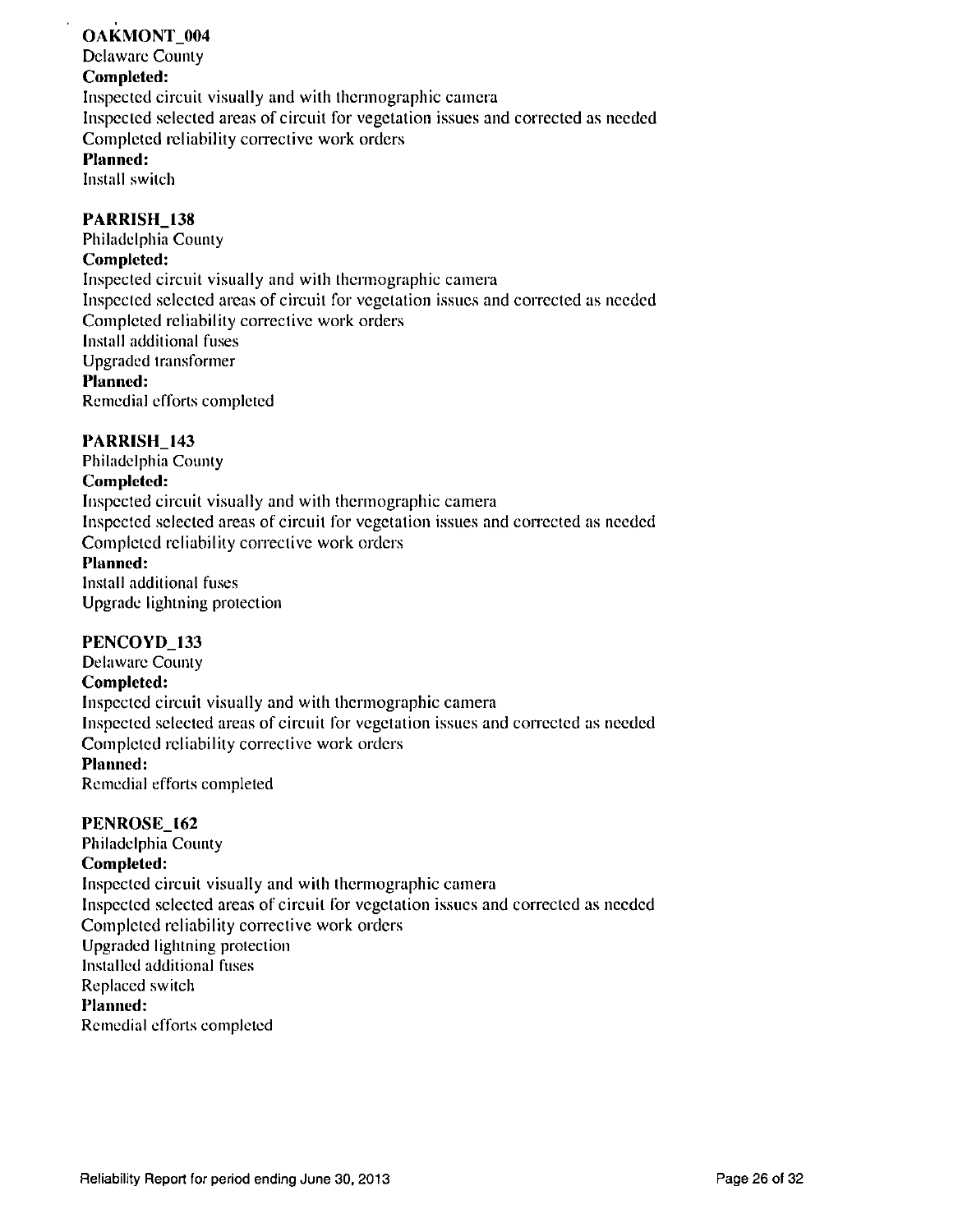## **PENTRDIGE\_013**

**Philadelphia County** 

## **Completed:**

Inspected circuit visually and with thermographic camera Inspected selected areas of circuit for vegetation issues and corrected as needed Completed reliability corrective work orders **Planned:** 

Install additional fuses Upgrade lightning protection

### **PERKIOMEN\_362**

**Montgomery County Completed:**  Inspected circuit visually and with thermographic camera Inspected selected areas of circuit for vegetation issues and corrected as needed Completed reliability corrective work orders **Planned:**  Install three phase recloser

### **PHOEN1XVILLE\_008**

**Chester County Completed:**  Inspected circuit visually and with thermographic camera Inspected selected areas of circuit for vegetation issues and corrected as needed Completed reliability corrective work orders **Planned:**  Remedial efforts completed

### **PICKERING\_001**

**Chester County Completed:**  Inspected circuit visually and with thermographic camera Inspected selected areas of circuit for vegetation issues and corrected as needed Completed reliability corrective work orders **Planned:**  Remedial efforts completed

### **PLYMOUTH\_181**

**Montgomery County Completed:**  Inspected circuit visually and with thermographic camera Inspected selected areas of circuit for vegetation issues and corrected as needed Completed reliability corrective work orders Upgraded transformer Replaced cable **Planned:**  Install additional fuses Upgrade transformer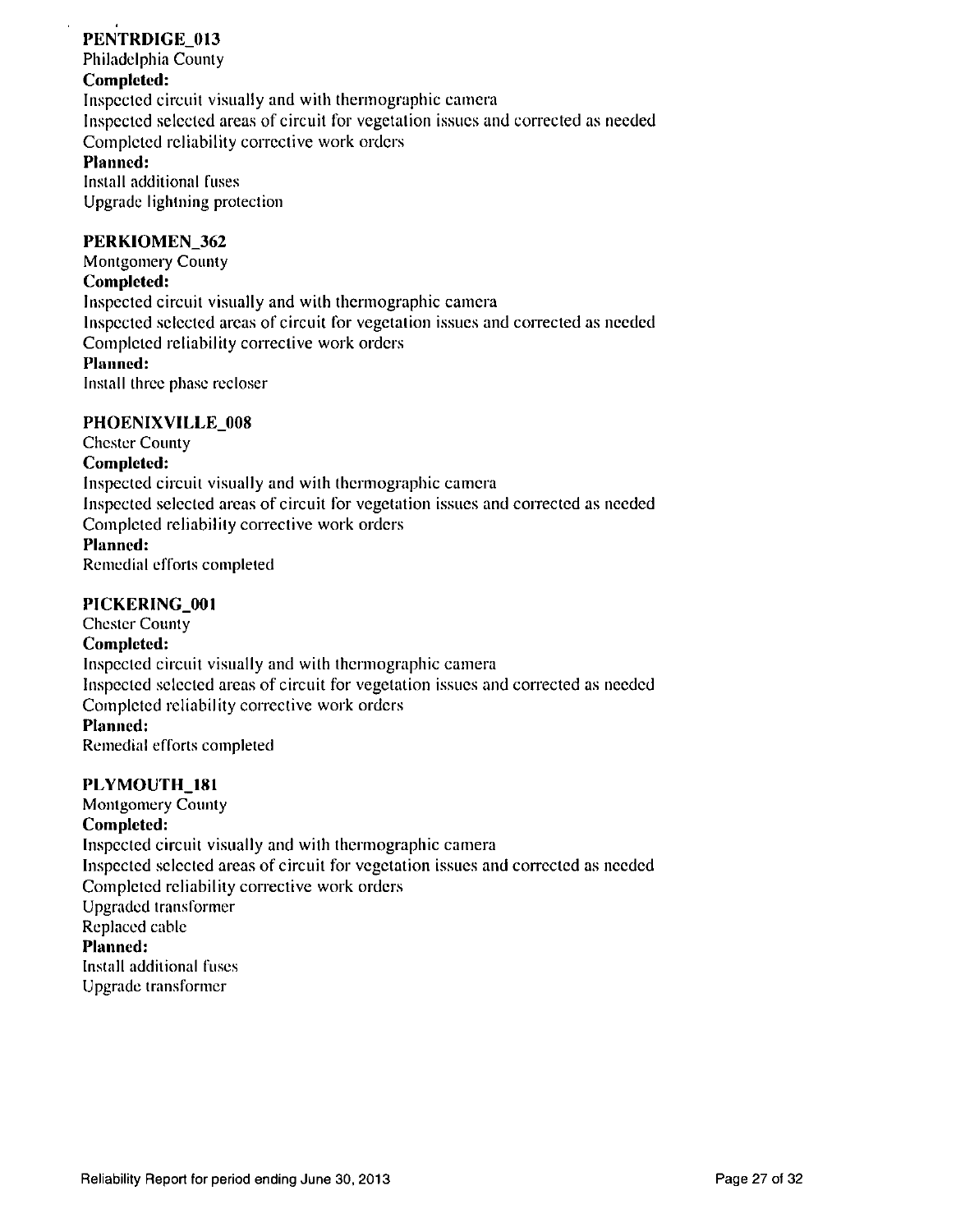## **PULASKI\_014**

**Philadelphia County** 

## **Completed:**

Inspected circuit visually and with thermographic camera Inspected selected areas of circuit for vegetation issues and corrected as needed

Completed reliability corrective work orders

## **Planned:**

Complete reliability corrective work orders Install additional fuses

## **RODGERS\_132**

**Bucks County Completed:**  Inspected circuit visually and with thermographic camera Inspected selected areas of circuit for vegetation issues and corrected as needed Replaced cable section **Planned:** 

Modify recloser

## **SADSBURY\_000**

**Chester County Completed:**  Inspected circuit visually and with thermographic camera Inspected selected areas of circuit for vegetation issues and corrected as needed Complete reliability corrective work orders **Planned:**  Remedial efforts completed

## **SCHWENKSVILLE 001**

**Montgomery Counly Completed:**  Inspecled circuit visually and with thermographic camera Inspecled selected areas of circuit for vegetation issues and corrected as needed Completed reliability corrective work orders Coordinated fusing **Planned:**  Complete reliability corrective work orders

### SCHWENKSVILLE\_002

**Monlgomery County** 

### **Completed:**

Inspected circuit visually and wilh thermographic camera Inspected selected areas of circuit for vegetation issues and corrected as needed Completed reliability corrective work orders **Planned:**  Complete reliability corrective work orders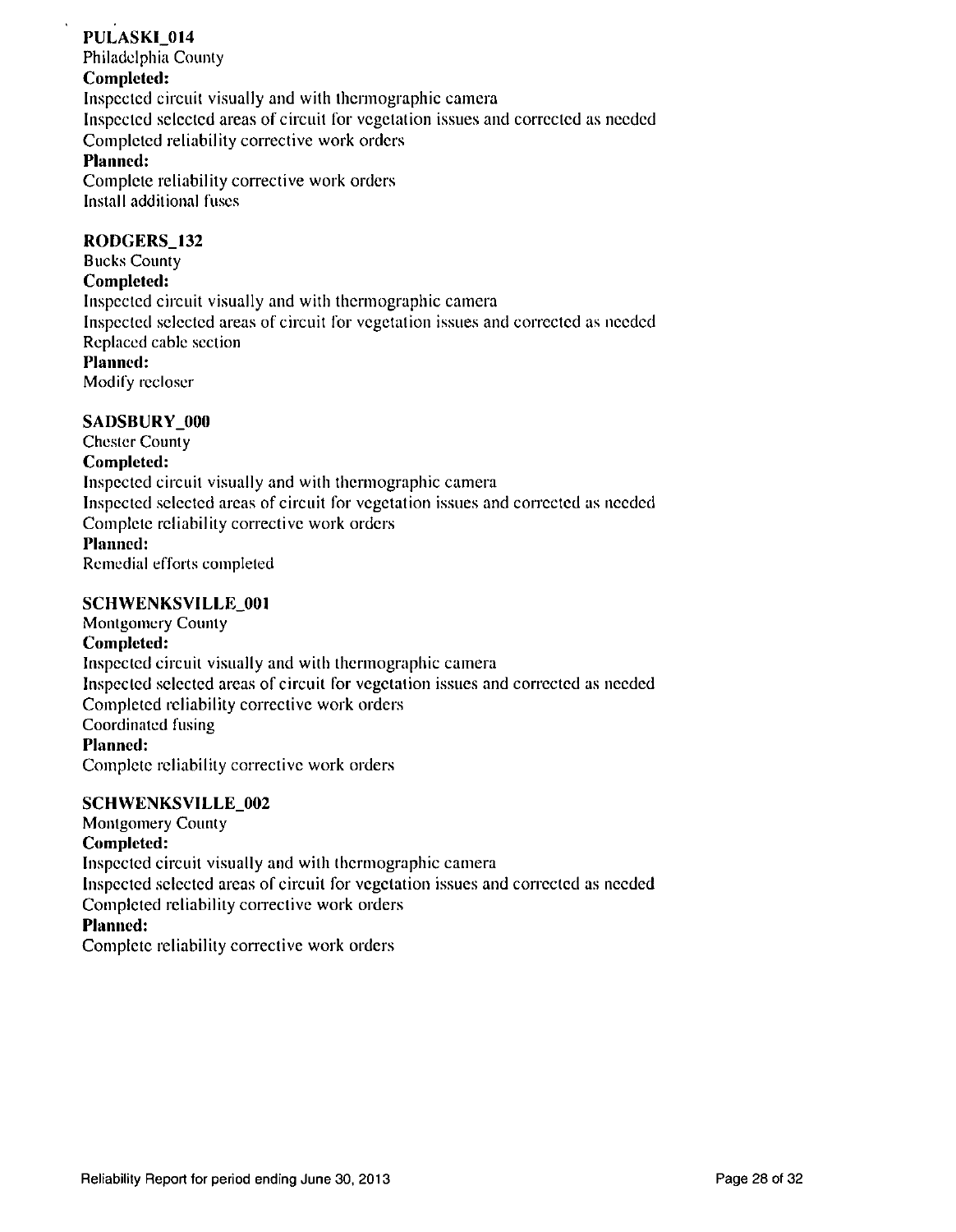### **SECANE\_007 Delaware County Completed:**  Inspected circuit visually and with thermographic camera Inspected selected areas of circuit for vegetation issues and corrected as needed Completed reliability corrective work orders **Planned:**

Complete reliability corrective work orders

### **SLATE 000**

**York County** 

### **Completed:**

Inspected circuit visually and with thennographic camera

Inspected selected areas of circuit for vegetation issues and corrected as needed

Completed reliability corrective work orders

### **Planned:**

Complete regularly scheduled tree trimming Complete reliability corrective work orders

### **SOLEBURY 001**

**Buck County Completed:**  Inspected circuit visually and with thermographic camera Inspected selected areas of circuit for vegetation issues and correcled as needed Completed reliability corrective work orders Upgraded secondary wires Completed regularly scheduled tree trimming **Planned:**  Remedial efforts completed

### **TREVOSE\_138**

**Bucks County Completed:**  Inspected circuit visually and with thermographic camera Inspected selected areas of circuit for vegetation issues and corrected as needed Completed reliability corrective work orders **Planned:**  Install (2) three phase reclosers Install three phase recloser on supply line Complete reliability corrective work orders Upgrade secondary wires

Complete regularly scheduled tree trimming

### **TUNA\_131**

**Philadelphia County Completed:**  Inspected circuit visually and with thermographic camera Inspected selected areas of circuit for vegetation issues and corrected as needed Completed reliability corrective work orders **Planned:**  Upgrade lightning protection Install additional fuses Complete reliability corrective work orders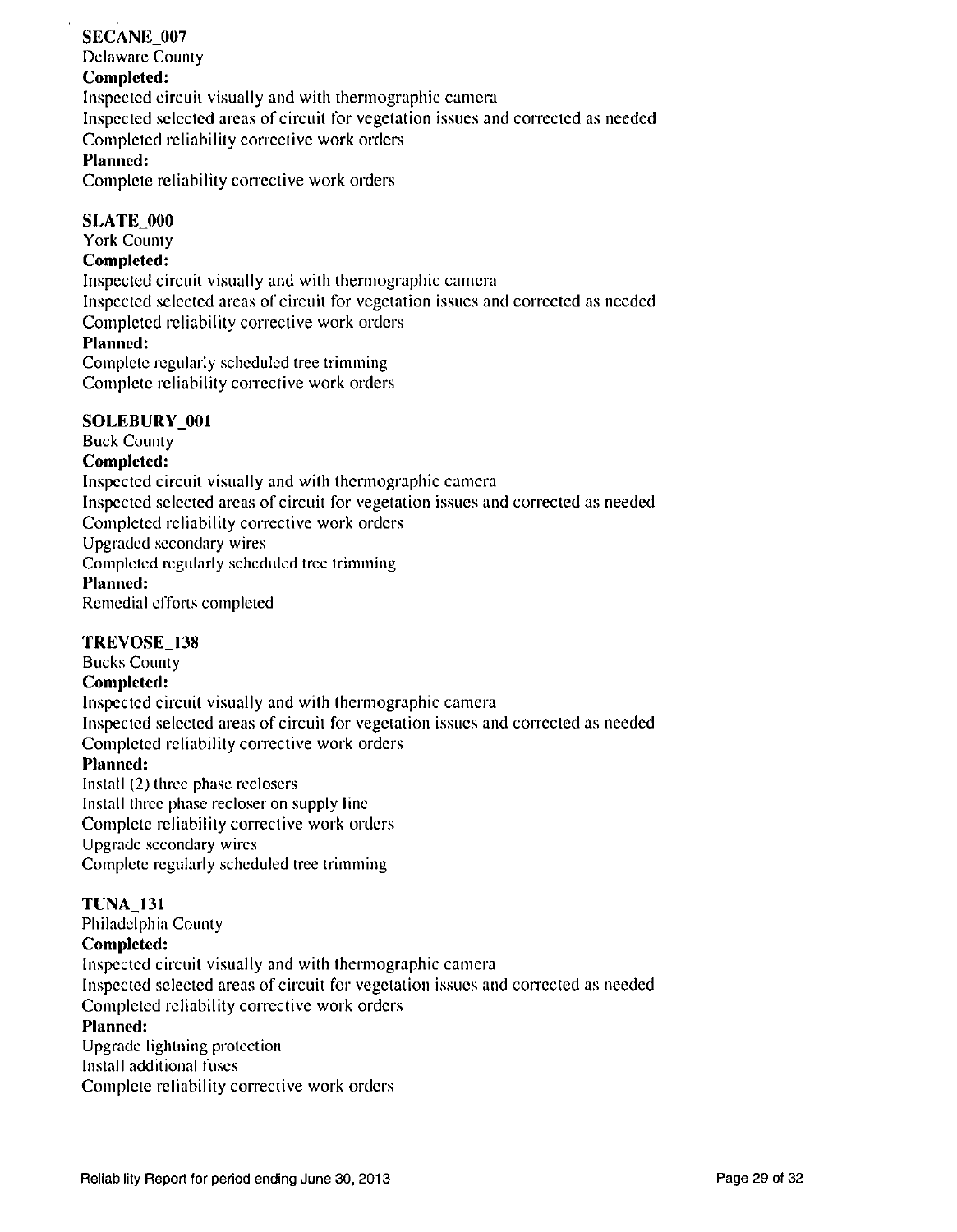## **WALLACE\_000**

**Chester County** 

## **Completed:**

Inspected circuit visually and with thennographic camera Inspected selected areas of circuit for vegetation issues and corrected as needed Completed reliability corrective work orders Completed regularly scheduled tree trimming **Planned:**  Remedial efforts completed

### **WARRINGTON\_343**

**Bucks County** 

### **Completed:**

Inspected circuit visually and with thermographic camera Inspected selected areas of circuit for vegetation issues and corrected as needed Completed reliability corrective work orders **Planned:**  Remedial efforts completed

### **WAVERLY** 134

**Philadelphia County Completed:**  Inspected circuit visually and with thermographic camera Inspected selected areas of circuit for vegetation issues and corrected as needed Completed reliability corrective work orders Replaced switch Replace cable section **Planned:**  Remedial efforts completed

### **WAYNE\_I37**

**Delaware County Completed:**  Inspected circuit visually and with thermographic camera Inspected selected areas of circuit for vegetation issues and corrected as needed Completed reliability corrective work orders **Planned:** 

Complete regularly scheduled tree trimming

### **WAYNE\_143**

**Delaware County Completed:**  Inspected circuit visually and with thermographic camera Inspected selected areas of circuit for vegetation issues and correcled as needed Completed reliability corrective workorders Coordinate fusing Upgrade wildlife protection Complete regularly scheduled tree trimming **Planned:**  Remedial efforts completed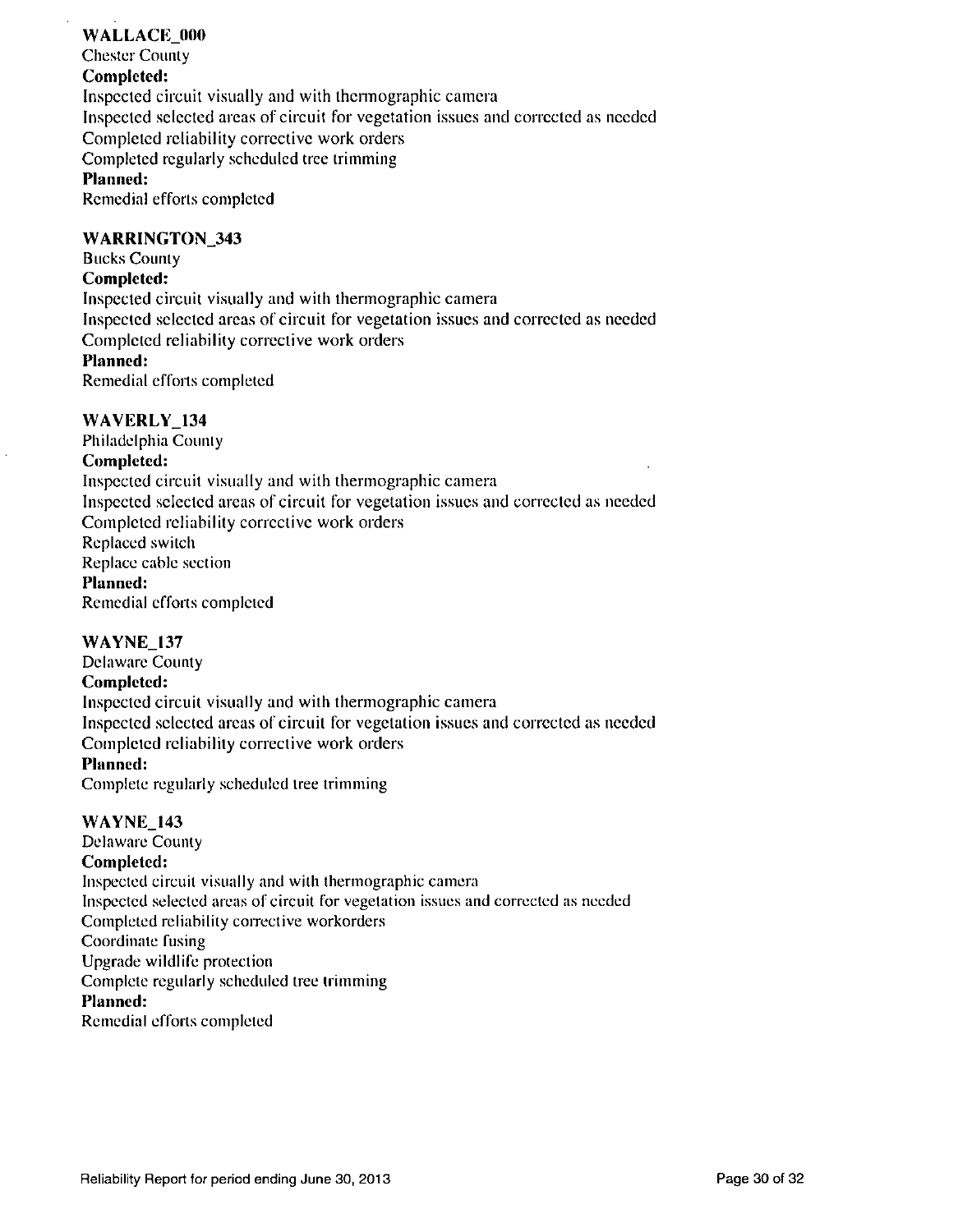### **WEST\_BUCK\_001**

**Bucks County** 

### **Completed:**

Inspected circuit visually and with thermographic camera

Inspected selected areas of circuit for vegetation issues and corrected as needed

Completed reliability corrective workorders

Complete regularly scheduled tree trimming

## **Planned:**

Remedial efforts completed

### **WESTTOWN\_000**

**Chester County** 

### **Completed:**

Inspecled circuit visually and with thermographic camera

Inspected selected areas of circuit for vegetation issues and corrected as needed Completed reliability corrective workorders

### **Planned:**

Remedial efforts completed

### **WHITEMARSH\_161**

**Montgomery County** 

### **Completed:**

Inspected circuit visually and with thermographic camera Inspected selected areas of circuit for vegetation issues and corrected as needed Completed reliability corrective workorders Replaced cable section **Planned:**  Remedial efforts completed

## **WILLOWDALE\_001**

**Chester County Completed:**  Inspected circuit visually and wilh thermographic camera Inspecled selected areas of circuit for vegetation issues and correcled as needed Completed reliability corrective workorders Installed additional fuses Installed faulted circuit indicators Completed regularly scheduled tree trimming **Planned:**  Remedial efforts completed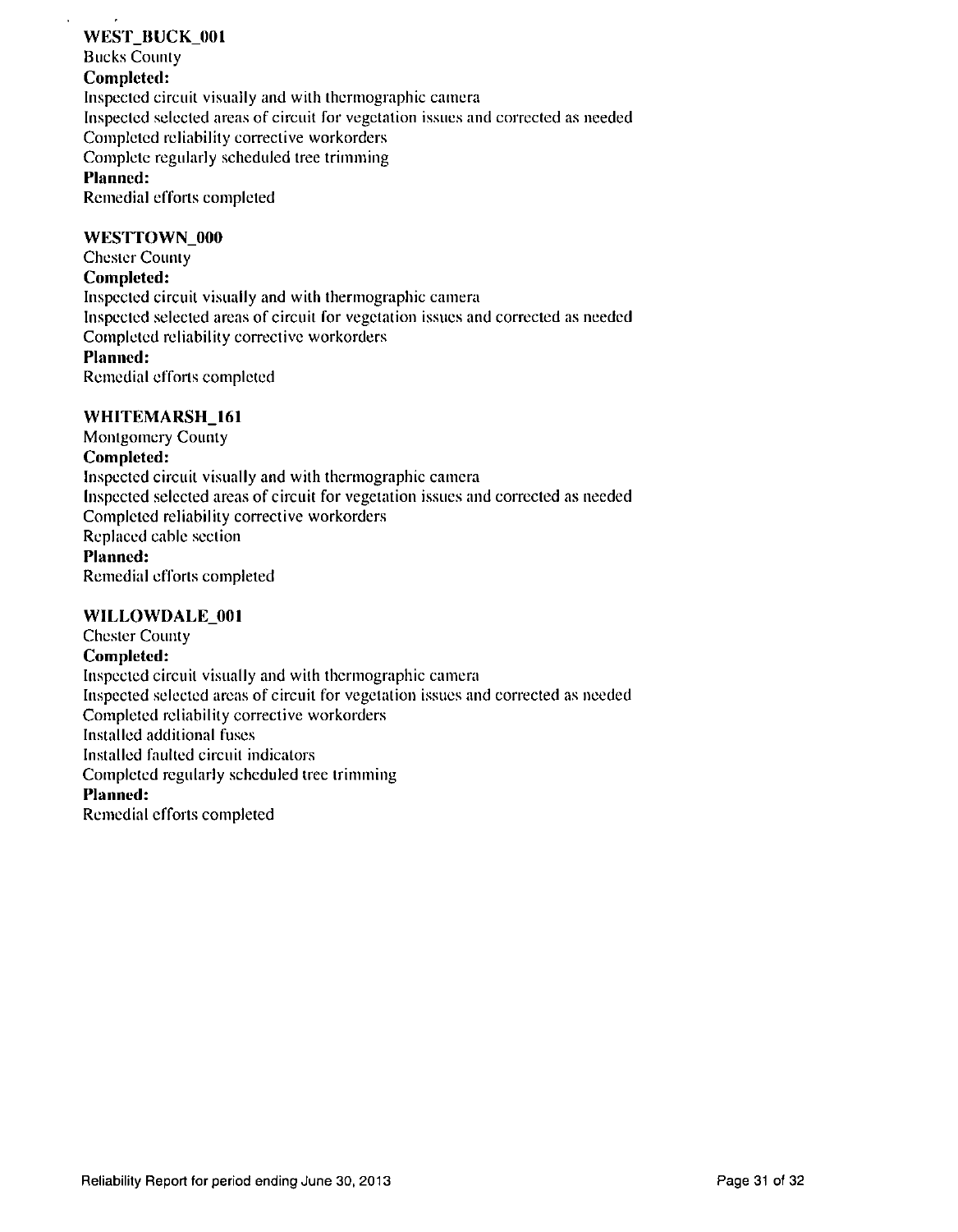## **Appendix C**

## **New Business Connections**

This work category includes all the facility work required to add a new cuslomer or lo increase the load to an existing customer. The facility work will include the facilities required to directly connect the customer to the system and the upgrade/replacement of any existing facility lo serve the requested additional load.

## **Capacity Expansion**

 $\cdot$ 

This work category includes only capacity work generated by the system design engineer to prevent system failure and to assure the delivery of voltage as specified in the tariff. The addition of new substations and substation enlargements for fulure load growth will also be included in this project.

### **System Performance**

This work category includes projects designed to upgrade, modify or improve the performance of the distribution system. Also included in this category are indirect costs in support of all categories and onetime accounting adjustment items.

### **Facility Relocation**

This work category includes all requests for relocation of PECO facilities including municipal as well as customer related relocation requests.

### **Maintenance**

This work category includes work performed to repair and restore equipment lo its normal state of operation, along with planned preventive maintenance work such as visual and thermographic inspections and tree trimming around transmission and distribution lines.

### **Storm Funds**

Incremental costs (primarily; overtime, contractors, mutual assistance, and meals) incurred while responding to major storms (storms that meet customer outage and duration criteria).